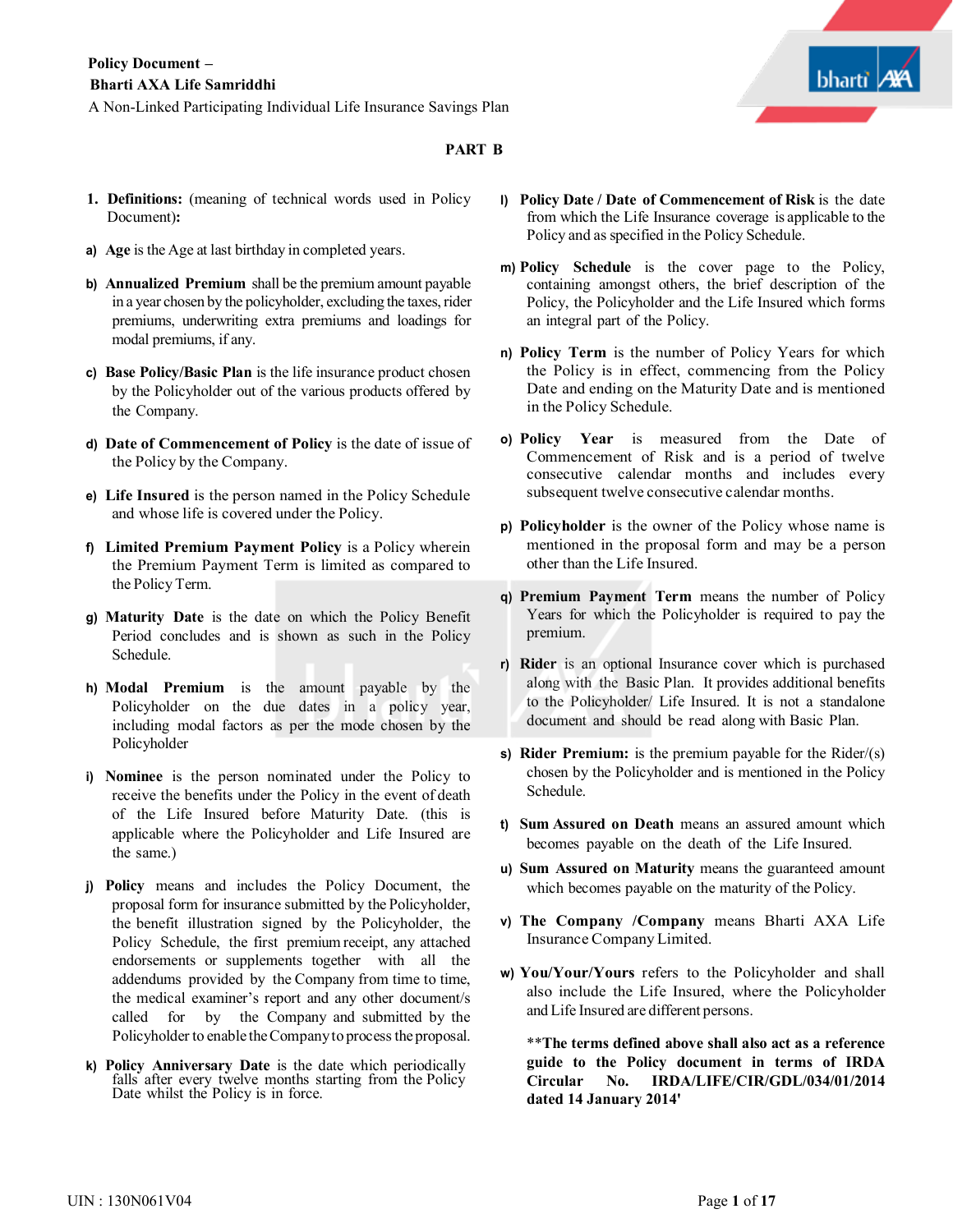

## **PART C Benefits payable**

## **1. Death Benefit**

In case of unfortunate event of death of the Life Insured during the Policy Term, the sum of the following benefits will be payable to the Nominee, subject to Policy being in force.

- a) Sum Assured on Death;
- b) Accrued Non-Guaranteed Annual Simple Reversionary Bonus (if declared);
- c) Non-Guaranteed Terminal Bonus (if declared)

The Sum Assured on Death cover will be the higher of:

- a) Sum Assured on Maturity or
- b) 11 times Annualized Premium

However, the death benefit payable shall never be lower than 105% of all premiums paid (excluding any additional charges as levied by the Company over and above the standard premium rates).

In the event of death of the Life Insured (where the Policyholder and Life Insured are same):-

- a. during the grace period allowed for payment of due premium:- the Death Benefit (after deducting the unpaid due Premium) shall be payable
- b. while the policy is in lapse status:- no benefit shall be payable
- c. when the policy is in paid up status:- Paid up value as specified in Part D sub section 2B be payable

During the term of the Policy, on death of the Policyholder (where the Policyholder and Life Insured are different), the Legal heirs of the Policyholder may succeed the erstwhile Policyholder. If none of the Legal heirs are willing to become the Policyholder therein, then the surrender value as applicable will be paid in accordance with the relevant provisions of the Policy to the legal heirs or to the person/s entitled to receive the same as per law and accordingly all Policy benefits shall stand extinguished.

Subject to the exclusions as mentioned in the Policy Document, the death benefit shall be payable for death under all situations (including death during declared or undeclared war, civil commotion, invasion, terrorism, Naxalite Operation and hostilities).

## **2. Maturity Benefit**

If the Life Insured survives till the Maturity date of the Policy and that all premiums are duly paid, then 100% of Sum Assured on Maturity along with accrued Non Guaranteed Annual Simple Reversionary Bonus (if declared) and Non Guaranteed Terminal Bonus (if declared), will be paid to the Policyholder.

## **3. Non Guaranteed Benefits**

The Company may declare Non Guaranteed Annual Simple Reversionary Bonus rate at the end of every financial year in accordance with its internal guidelines.

**Non Guaranteed Annual Simple Reversionary bonus** (if declared) is payable if all premiums are duly paid by the Policyholder till the date of declaration of bonus. The rate of bonus is not guaranteed. The Non Guaranteed Annual Simple Reversionary Bonus is declared as a percentage of Sum Assured on Maturity and is calculated at a simple rate of interest. It shall accrue to the Policy on the Policy Anniversary Date immediately following the date of its declaration and will be payable on Maturity Date or in the event of death of the Life Insured, whichever is earlier.

**Non Guaranteed Terminal Bonus** (if declared) will be payable in the event of death of the Life Insured or on Maturity date of the Policy. Non Guaranteed Terminal Bonus is a percentage of accrued Non Guaranteed Annual Simple Reversionary bonus. In case of surrender of the Policy, the surrender value calculated on the accrued bonuses (if declared) will be payable.

## **4. Payment of Premium**

i. You are required to pay Premiums on the due dates and for the amount mentioned in the Policy Schedule.

ii. You are required to pay Premiums for the entire Premium Payment Term.

iii. Premium Payment modes available under the Policy are annual, half yearly, quarterly and monthly.

iv. If the Policyholder discontinues the payment of premiums, the Policy will be treated as Lapsed or Paidup as per the conditions under Part D section 2.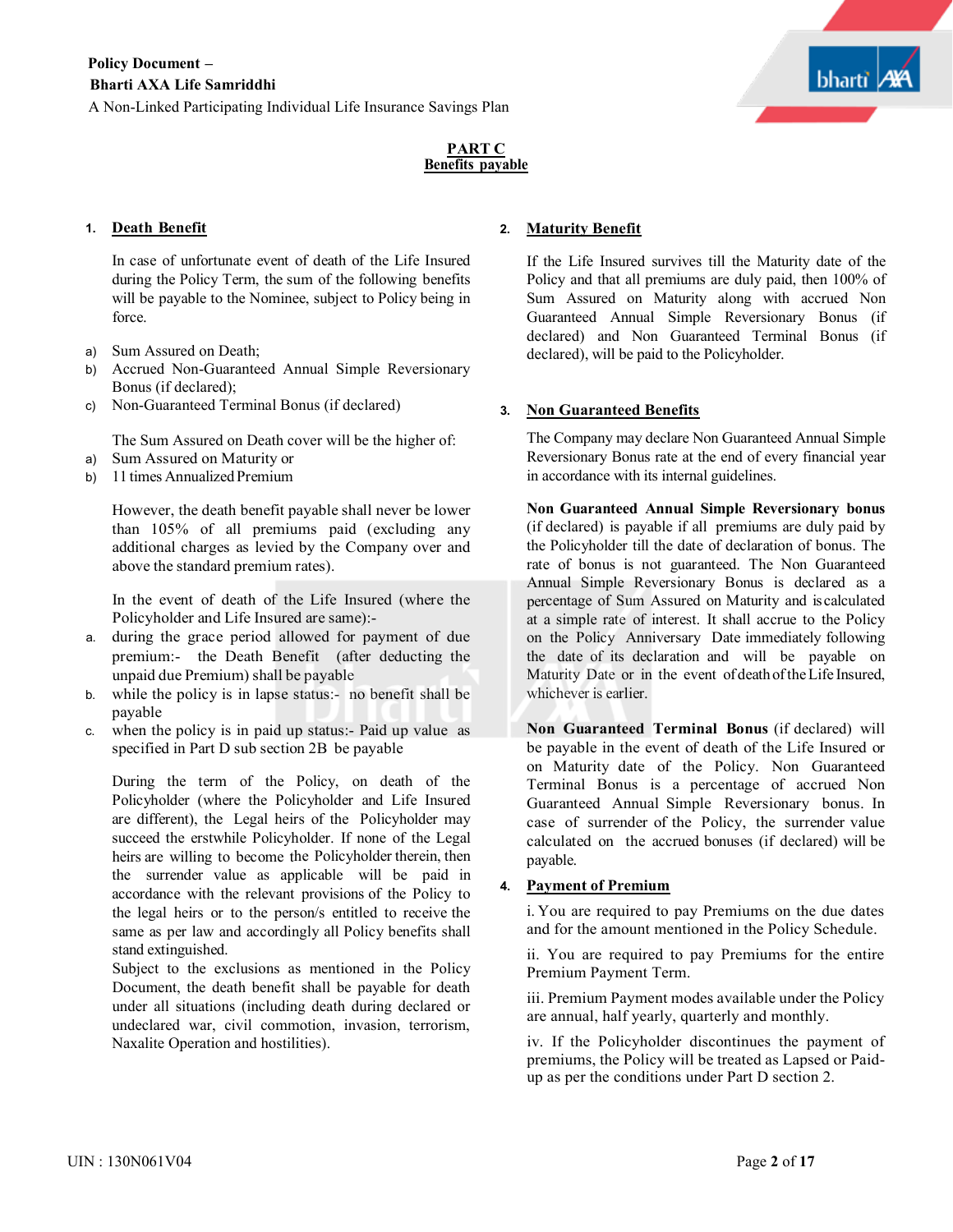A Non-Linked Participating Individual Life Insurance Savings Plan

## **5. GracePeriod**

Grace period is the time extended by the Company to facilitate the Policyholder to pay the unpaid premium, in case the premium/s had not been paid as on the due date.

## **PART D**

## **1. Free Look Period**

If Policyholder disagrees with any of the terms and conditions of the Policy, there is an option to return the original Policy along with a letter stating reason/s within 15 days of receipt of the Policy. In case of offline Policy and within 30 days of receipt of the Policy in case of Policy sourced through distance marketing. The Policy will accordingly be cancelled and the Company will refund an amount equal to the Premium paid and may deduct a proportionate risk premium for the period on cover, the medical expenses incurred by the Company (if any) and the stamp duty charges. All rights under this Policy shall stand extinguished immediately on cancellation of the Policy under the free look option.

If the Policy is opted through Insurance Repository (IR), the computation of the said Free Look Period will be as stated below:-

For existing e-Insurance Account: Computation of the said Free Look Period will commence from the date of delivery of the e mail confirming the credit of the Insurance policy by the IR.

For New e-Insurance Account: If an application for e-Insurance Account accompanies the proposal for insurance, the date of receipt of the 'welcome kit' from the IR with the credentials to log on to the e-Insurance Account(e IA) or the delivery date of the email confirming the grant of access to the eIA or the delivery date of the email confirming the credit of the Insurance policy by the IR to the eIA, whichever is later shall be reckoned for the purpose of computation of the free look period.

## **2. Discontinuance of due premiums**

## **a. Lapsation of Policy**

If two consecutive Annualized Premiums have not been paid within the grace period allowed, then the Policy will lapse with effect from the date of such unpaid premium. Lapsation of the Policy shall extinguish all the rights and benefits which the Policyholder is entitled to under the Policy.

## **b. Paid Up Policy**

during this period.

If the Policyholder has paid at least two Annualized Premiums, the Policy will automatically be converted into paid up. Once the Policy becomes paid up the benefits will be reduced to a paid up value which will be payable either on death, on maturity or on surrender of the Policy. However, the Policy holder has the option to surrender a Paid Up Policy and the benefits payable in case of surrender of a Paid up Policy is defined in this section below.

The Policyholder gets Grace Period (30 days for annual/ semi-annual/quarterly premium payment modes and 15 days for monthly mode) to pay the premium which falls due and the benefits under the policy remain unaltered

The Paid up value of your Policy payable on Maturity, Death and surrender will be calculated as below:

Paid up value on Maturity  $=$ 

Number of Premiums paid X Sum Assured on Maturity Premium Payment Term

Paid up value on Death = Number of Premiums paid X Sum Assured on death Premium Payment Term

In event of Maturity of Paid up policy, the Paid up value on maturity (as mentioned above) plus the accrued reversionary bonuses (as on the date the policy becomes paid up), will be paid to the Policyholder.

In event of Death of the Life Insured under Paid up policy, the Paid up value on death of the life Insured (asmentioned above) plus the accrued reversionary bonuses, will be paid to the Nominee or Policyholder as the case may be.

In event of surrender of Paid up Policy, the Paid up value on surrender as mentioned below, will be paid to the Policyholder.

Paid Up value on surrender **=** (Paid Up Value on Maturity  $*$  special surrender value factor**)**

(Accrued Bonus till the date of Paid Up \* Surrender Value Factor for Bonuses)

+

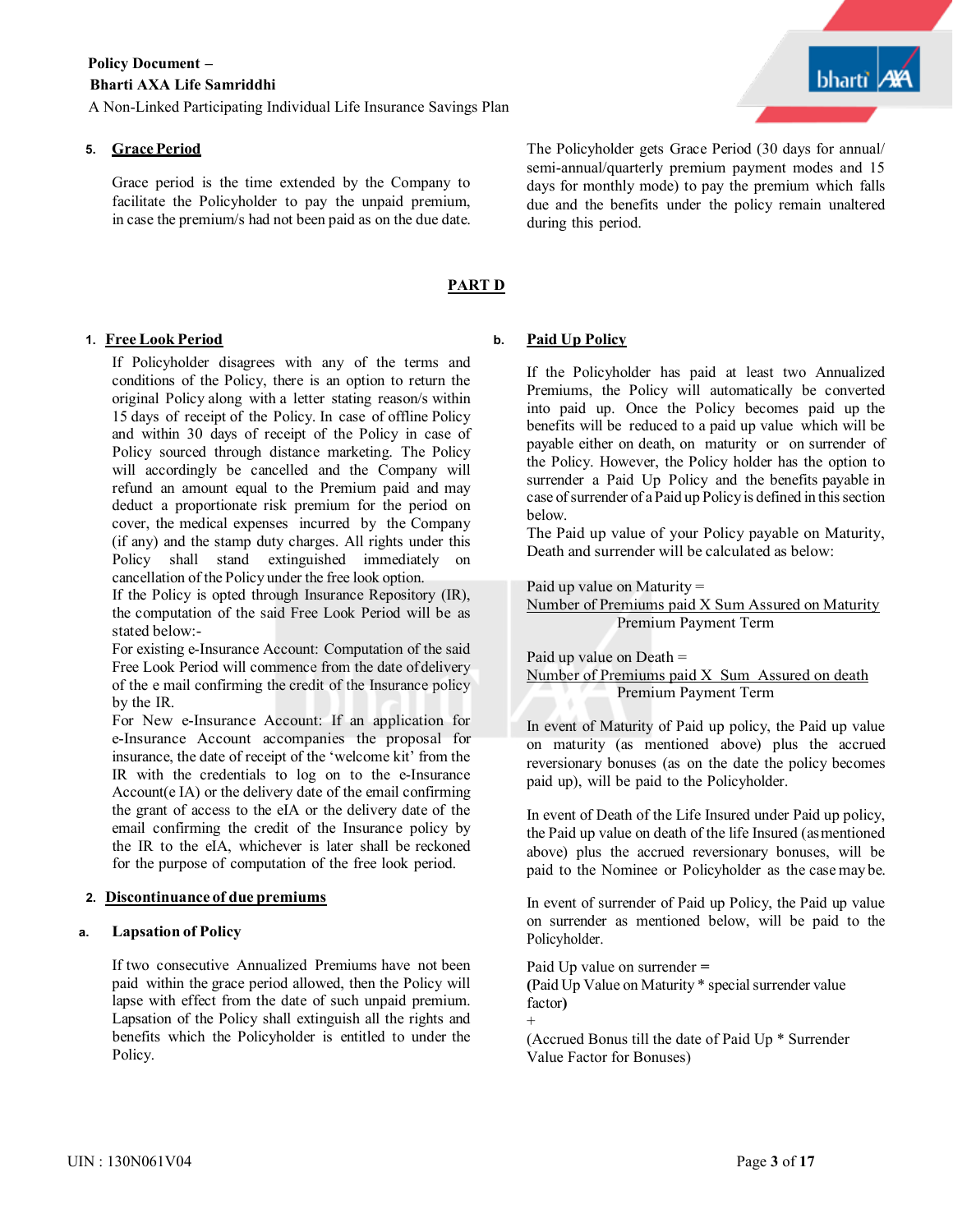# **Policy Document –**

## **Bharti AXA Life Samriddhi**

A Non-Linked Participating Individual Life Insurance Savings Plan

## **3. Surrender Benefits**

## **a. Guaranteed Surrender Value**

The policy acquires a surrender value:

After the payment of two consecutive Annualized Premiums The guaranteed surrender value factors as a percentage of cumulative premiums paid are as mentioned in the table below:

| <b>Premium Payment</b><br>Term / Policy Year | $\overline{\mathbf{5}}$<br>Years                     | 10<br>years                                | 12<br>Years                      | 15<br>years                                | 20<br>years                                | 25<br>years                      | 30<br>years                      | 35<br>years |
|----------------------------------------------|------------------------------------------------------|--------------------------------------------|----------------------------------|--------------------------------------------|--------------------------------------------|----------------------------------|----------------------------------|-------------|
| 1                                            |                                                      |                                            |                                  |                                            |                                            |                                  |                                  |             |
| $\overline{2}$                               | 30%                                                  | 30%                                        | 30%                              | 30%                                        | 30%                                        | 30%                              | 30%                              | 30%         |
| $\overline{\mathbf{3}}$                      | 35%                                                  | 35%                                        | 35%                              | 35%                                        | 35%                                        | 35%                              | 35%                              | 35%         |
| $\overline{\mathbf{4}}$                      | 50%                                                  | 50%                                        | 50%                              | 50%                                        | 50%                                        | 50%                              | 50%                              | 50%         |
| 5                                            | 50%                                                  | 50%                                        | 50%                              | 50%                                        | 50%                                        | 50%                              | 50%                              | 50%         |
| 6                                            | 50%                                                  | 50%                                        | 50%                              | 50%                                        | 50%                                        | 50%                              | 50%                              | 50%         |
| $\overline{7}$                               | 65%                                                  | 65%                                        | 50%                              | 50%                                        | 50%                                        | 50%                              | 50%                              | 50%         |
| 8                                            | 75%                                                  | 75%                                        | 50%                              | 50%                                        | 50%                                        | 50%                              | 50%                              | 50%         |
| $\boldsymbol{q}$                             | 90%                                                  | 90%                                        | 50%                              | 50%                                        | 50%                                        | 50%                              | 50%                              | 50%         |
| 10                                           | 90%                                                  | 90%                                        | 55%                              | 55%                                        | 55%                                        | 55%                              | 50%                              | 50%         |
| 11                                           | $\overline{\phantom{a}}$                             | $\sim$                                     | 55%                              | 60%                                        | 55%                                        | 55%                              | 55%                              | 50%         |
| 12                                           | $\frac{1}{2}$                                        | $\blacksquare$                             | 55%                              | 70%                                        | 55%                                        | 55%                              | 55%                              | 50%         |
| 13                                           | $\blacksquare$                                       | $\blacksquare$                             | 55%                              | 75%                                        | 55%                                        | 55%                              | 55%                              | 55%         |
| 14                                           | $\overline{\phantom{0}}$                             | $\overline{\phantom{0}}$                   | 55%                              | 90%                                        | 55%                                        | 55%                              | 55%                              | 55%         |
| $\overline{15}$                              | ÷                                                    | $\blacksquare$                             | 60%                              | 90%                                        | 60%                                        | 60%                              | 55%                              | 55%         |
| 16                                           | $\overline{\phantom{a}}$                             | $\frac{1}{2}$                              | 60%                              | $\blacksquare$                             | 60%                                        | 60%                              | 55%                              | 55%         |
| $\overline{17}$                              | $\frac{1}{2}$                                        | $\blacksquare$                             | 70%                              | $\blacksquare$                             | 70%                                        | 60%                              | 55%                              | 55%         |
| 18                                           | $\overline{\phantom{a}}$                             | $\overline{\phantom{a}}$                   | 75%                              | $\blacksquare$                             | 75%                                        | 60%                              | 55%                              | 55%         |
| 19                                           | $\blacksquare$                                       | $\blacksquare$                             | 90%                              | $\blacksquare$                             | 90%                                        | 60%                              | 60%                              | 60%         |
| $\overline{20}$                              | $\overline{\phantom{0}}$                             | $\overline{\phantom{0}}$                   | 90%                              | $\overline{\phantom{a}}$                   | 90%                                        | 60%                              | 60%                              | 60%         |
| 21                                           | $\overline{\phantom{a}}$                             | ÷.                                         |                                  | $\blacksquare$                             | н.                                         | 65%                              | 60%                              | 60%         |
| $\overline{22}$                              | $\overline{\phantom{a}}$                             | $\overline{\phantom{a}}$                   | $\overline{\phantom{a}}$         | $\overline{\phantom{a}}$                   | $\overline{\phantom{a}}$                   | 65%                              | 60%                              | 60%         |
| 23                                           | $\blacksquare$                                       | ÷                                          | $\overline{a}$                   | ÷                                          | $\blacksquare$                             | 75%                              | 65%                              | 60%         |
| $\overline{24}$                              | $\overline{\phantom{0}}$                             | $\overline{a}$                             | $\overline{\phantom{a}}$         | $\blacksquare$                             | $\overline{\phantom{a}}$                   | 90%                              | 65%                              | 60%         |
| 25                                           | Ξ.                                                   | ÷                                          | $\blacksquare$                   | $\blacksquare$                             | $\overline{\phantom{a}}$                   | 90%                              | 65%                              | 65%         |
| $\overline{26}$                              | $\overline{\phantom{0}}$                             | $\overline{a}$                             | $\overline{\phantom{a}}$         | $\blacksquare$                             | $\overline{\phantom{a}}$                   | Ξ                                | 65%                              | 65%         |
| 27                                           | $\qquad \qquad \blacksquare$                         | $\frac{1}{2}$                              | $\overline{\phantom{a}}$         | $\overline{a}$                             | $\overline{\phantom{a}}$                   | $\blacksquare$                   | 70%                              | 65%         |
| 28                                           | $\overline{\phantom{a}}$                             | $\overline{a}$                             | $\overline{\phantom{a}}$         | $\blacksquare$                             | $\blacksquare$                             | $\blacksquare$                   | 75%                              | 65%         |
| 29                                           | $\overline{\phantom{0}}$                             | $\overline{\phantom{0}}$                   | $\overline{\phantom{a}}$         | $\mathbf{r}$                               | $\overline{\phantom{a}}$                   | $\blacksquare$                   | 90%                              | 65%         |
| $\overline{30}$                              | $\overline{\phantom{a}}$<br>$\overline{\phantom{0}}$ | $\overline{a}$<br>$\overline{\phantom{0}}$ | $\blacksquare$<br>$\blacksquare$ | $\blacksquare$<br>$\overline{\phantom{a}}$ | $\blacksquare$<br>$\overline{\phantom{a}}$ | $\blacksquare$<br>$\blacksquare$ | 90%<br>$\blacksquare$            | 70%         |
| 31                                           |                                                      |                                            |                                  |                                            |                                            |                                  |                                  | 70%         |
| $\overline{32}$                              | $\frac{1}{2}$                                        | $\blacksquare$<br>$\blacksquare$           | $\blacksquare$                   | $\blacksquare$<br>$\blacksquare$           | $\blacksquare$<br>$\blacksquare$           | $\sim$                           | $\blacksquare$<br>$\blacksquare$ | 70%         |
| 33                                           | $\blacksquare$                                       |                                            | $\blacksquare$<br>$\blacksquare$ |                                            |                                            | $\blacksquare$                   |                                  | 75%         |
| 34                                           | $\overline{\phantom{a}}$                             | $\blacksquare$                             |                                  | $\blacksquare$                             | $\blacksquare$                             | $\sim$                           | $\blacksquare$                   | 90%         |
| 35                                           | $\blacksquare$                                       | $\overline{a}$                             | $\blacksquare$                   | $\blacksquare$                             |                                            | $\blacksquare$                   | $\blacksquare$                   | 90%         |

On surrender of the Policy a lump sum amount equal to Guaranteed Surrender Value as defined above will be paid to the Policyholder, and the Policy gets terminated. The Company shall declare special surrender value as defined in Part D section 3B, at such other rates not less than the

Guaranteed Surrender Value. These rates are not guaranteed and will be declared by the Company from time to time, subject to prior approval from IRDA. The Special Surrender Value shall always be greater than or equal to the Guaranteed Surrender Value.

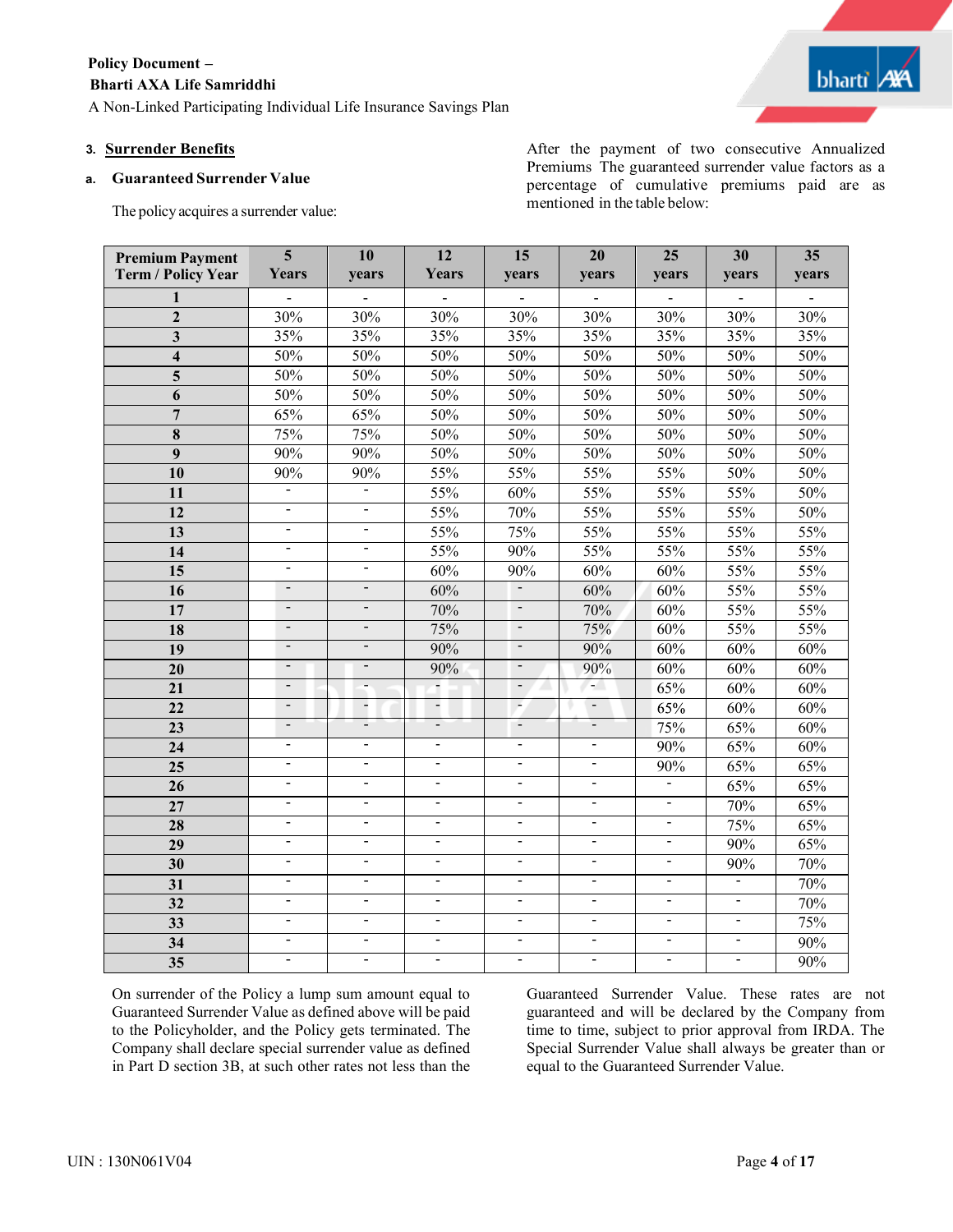A Non-Linked Participating Individual Life Insurance Savings Plan

#### **b.** Surrender Value on Bonus:

Non Guaranteed Annual Simple Reversionary Bonus) are as defined in the table below: (subject to revision)

| <b>Premium Payment</b><br><b>Term / Policy Year</b> | $\overline{\mathbf{5}}$<br>Years | 10<br>years              | 12<br><b>Years</b>       | 15<br>years              | 20<br>years                  | 25<br><b>vears</b>       | 30<br>years      | $\overline{35}$<br>years |
|-----------------------------------------------------|----------------------------------|--------------------------|--------------------------|--------------------------|------------------------------|--------------------------|------------------|--------------------------|
| 1                                                   | $\overline{0}$                   | $\overline{0}$           | $\mathbf{0}$             | $\mathbf{0}$             | $\mathbf{0}$                 | $\mathbf{0}$             | $\mathbf{0}$     | $\boldsymbol{0}$         |
| $\overline{2}$                                      | 156                              | 104                      | 22                       | 43                       | 19                           | $\overline{9}$           | $\overline{4}$   | $\overline{2}$           |
| $\overline{\mathbf{3}}$                             | 253                              | 169                      | $\overline{35}$          | 67                       | 31                           | 13                       | $\overline{6}$   | $\overline{2}$           |
| $\overline{\mathbf{4}}$                             | 364                              | 243                      | 51                       | 97                       | 44                           | $\overline{19}$          | $\overline{9}$   | $\overline{3}$           |
| 5                                                   | 491                              | 328                      | 69                       | 131                      | 60                           | 26                       | 12               | $\overline{5}$           |
| 6                                                   | 565                              | 426                      | 90                       | 171                      | 78                           | 33                       | 16               | 6                        |
| $\overline{7}$                                      | 651                              | 540                      | 114                      | $\overline{217}$         | 99                           | $\overline{42}$          | 20               | $\overline{8}$           |
| 8                                                   | 750                              | 671                      | 142                      | 270                      | 123                          | $\overline{53}$          | 25               | 10                       |
| 9                                                   | 866                              | 823                      | 174                      | 332                      | $\overline{151}$             | $\overline{64}$          | $\overline{31}$  | $\overline{12}$          |
| 10                                                  | 1000                             | 1000                     | 210                      | 404                      | 183                          | $\overline{78}$          | 38               | $\overline{15}$          |
| 11                                                  | $\overline{\phantom{0}}$         | $\blacksquare$           | $\overline{253}$         | 488                      | 220                          | $\overline{94}$          | 45               | 18                       |
| 12                                                  | $\overline{\phantom{a}}$         | $\overline{\phantom{a}}$ | 303                      | 587                      | 263                          | $\overline{113}$         | 54               | 21                       |
| $\overline{13}$                                     | $\overline{\phantom{a}}$         | $\blacksquare$           | 350                      | 703                      | $\overline{313}$             | 134                      | 64               | $\overline{26}$          |
| 14                                                  | $\blacksquare$                   | $\overline{\phantom{a}}$ | 404                      | 839                      | 371                          | 159                      | 76               | $\overline{30}$          |
| 15                                                  | $\blacksquare$                   | $\blacksquare$           | 468                      | 859                      | 438                          | 188                      | 89               | 36                       |
| 16                                                  | $\overline{\phantom{a}}$         | $\blacksquare$           | 543                      | $\overline{\phantom{0}}$ | 518                          | 222                      | $\overline{105}$ | 42                       |
| 17                                                  | $\overline{a}$                   | $\blacksquare$           | $\overline{631}$         | $\blacksquare$           | 610                          | $\overline{262}$         | 123              | $\overline{49}$          |
| 18                                                  | $\frac{1}{2}$                    | $\blacksquare$           | 734                      | $\blacksquare$           | 719                          | 309                      | 144              | $\overline{58}$          |
| 19                                                  | $\overline{\phantom{a}}$         | $\blacksquare$           | 856                      | $\overline{\phantom{a}}$ | 848                          | 364                      | 169              | 68                       |
| 20                                                  | $\overline{\phantom{a}}$         | $\overline{\phantom{a}}$ | 1000                     | $\overline{\phantom{a}}$ | 958                          | 430                      | 198              | 79                       |
| 21                                                  | $\overline{\phantom{a}}$         | $\overline{\phantom{a}}$ | ÷.                       | $\blacksquare$           | $\omega$                     | 507                      | 231              | $\overline{93}$          |
| 22                                                  | $\overline{\phantom{a}}$         | $\blacksquare$           | $\blacksquare$           | $\blacksquare$           | $\overline{\phantom{a}}$     | 599                      | $\overline{271}$ | 109                      |
| 23                                                  | $\overline{\phantom{a}}$         | $\overline{\phantom{a}}$ | н.                       | $\overline{a}$           | $\overline{a}$               | $\overline{623}$         | $\overline{317}$ | $\overline{127}$         |
| 24                                                  | $\overline{\phantom{a}}$         | $\overline{\phantom{a}}$ | $\overline{\phantom{a}}$ | $\overline{\phantom{a}}$ | $\overline{\phantom{a}}$     | 647                      | 372              | $\overline{149}$         |
| 25                                                  | $\qquad \qquad \blacksquare$     | $\overline{\phantom{a}}$ | $\overline{\phantom{a}}$ | $\blacksquare$           | $\overline{\phantom{0}}$     | 901                      | 438              | 175                      |
| $\overline{26}$                                     | $\overline{\phantom{a}}$         | $\overline{\phantom{a}}$ | $\blacksquare$           | $\overline{\phantom{a}}$ | $\blacksquare$               | $\blacksquare$           | 512              | 206                      |
| 27                                                  | $\overline{\phantom{a}}$         | $\overline{\phantom{a}}$ | $\sim$                   | $\overline{\phantom{a}}$ | $\overline{\phantom{0}}$     | $\blacksquare$           | $\overline{603}$ | 242                      |
| 28                                                  | $\overline{\phantom{a}}$         | $\overline{\phantom{a}}$ | $\blacksquare$           | $\blacksquare$           | $\overline{\phantom{0}}$     | $\blacksquare$           | 712              | 286                      |
| 29                                                  | $\overline{\phantom{a}}$         | $\blacksquare$           | $\blacksquare$           | $\blacksquare$           | $\qquad \qquad \blacksquare$ | $\overline{\phantom{a}}$ | 756              | 339                      |
| 30                                                  | $\frac{1}{2}$                    | $\overline{a}$           | $\blacksquare$           | $\blacksquare$           | $\overline{\phantom{a}}$     | $\blacksquare$           | 967              | 402                      |
| 31                                                  | $\overline{\phantom{a}}$         | $\blacksquare$           | $\blacksquare$           | $\blacksquare$           | $\overline{\phantom{a}}$     | $\overline{\phantom{a}}$ | $\frac{1}{2}$    | 478                      |
| $\overline{32}$                                     | $\overline{\phantom{a}}$         | $\overline{a}$           | $\blacksquare$           | $\blacksquare$           | ÷,                           | $\blacksquare$           | $\blacksquare$   | $\overline{572}$         |
| 33                                                  | $\overline{a}$                   | $\overline{a}$           | L,                       | $\blacksquare$           | L,                           | ÷,                       | $\overline{a}$   | 686                      |
| 34                                                  | $\overline{a}$                   | $\overline{a}$           | $\overline{\phantom{0}}$ | $\blacksquare$           | $\overline{a}$               | $\overline{\phantom{0}}$ | $\overline{a}$   | 732                      |
| 35                                                  | $\overline{\phantom{a}}$         | $\overline{a}$           | L.                       | $\blacksquare$           | $\overline{a}$               | $\overline{\phantom{0}}$ | $\blacksquare$   | 929                      |

## The Surrender Value rates for bonus (per 1000 of accrued

#### **c. SpecialSurrenderValue:**

The Company may declare Special Surrender values at such other rates not less than the Guaranteed Surrender Values as specified above. These rates are not guaranteed and will be declared by the Company from time to time, subject to prior approval from IRDA.

On surrender of the policy a lump sum amount equal to higher of Special Surrender Value or Guaranteed Surrender Value as defined in the table above, will be paid to the Policyholder.

There will also be additional non guaranteed surrender values that will be declared on the accrued Non

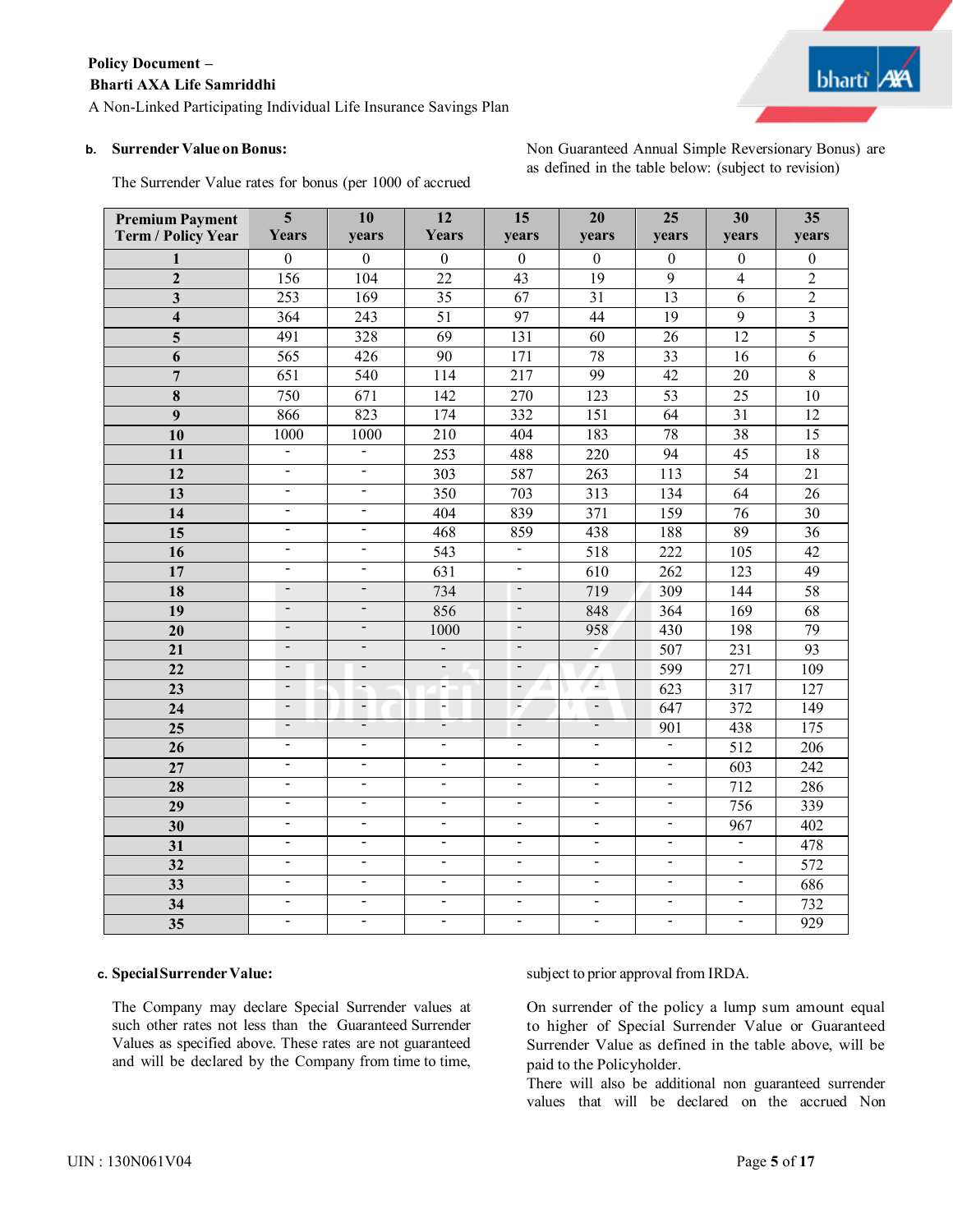GuaranteedAnnualSimpleReversionaryBonuses.

Surrender of the Policy shall extinguish all rights and benefits of the Policyholder under the Policy.

The Surrender Value payable will be subject to any statutory or any other restrictions as may be applicable. Surrender of the Policy shall extinguish all rights and benefits of the Policyholder under the Policy.

## **4. Revival**

The Revival shall be as per the Board approved underwriting policy.

The effective date of revival is the date on which the below conditions are satisfied and the risk is accepted by the Company. The revival of the Policy may be on terms different from those applicable to the Policy before it lapsed. The revival will take effect only on it being specifically communicated by the Company. The revival rate of interest for FY 19-20 is 8.04%

A Policy which has lapsed may be revived for full benefits subject to the following conditions:

- a) The application for revival is made within five (5) years from the date of first unpaid premium
- b) Satisfactory evidence of insurability of the Life Insured is produced,
- c) Payment of an amount equal to all unpaid premiums together with interest at such rate as the Company may charge for such Revival, as decided by the Company from time to time, subject to prior approval from IRDAI.
- d) Terms and conditions as may be specified by the Company from time to time.

**If the Policy is in lapsed status:-** In case of death of the Life Insured during the revival period, no benefit is payable.

In the event of survival at the end of revival period and if the Policy is still not revived, the Policy shall be terminated and no benefit is payable.

**If the Policy is in paid up status:-** If the Paid up Policy is not revived within the period allowed for revival, the Policy shall continue to be in the paid up status and Paid up Value as mentioned in Part D sub section 2B shall become payable at Maturity or on death.

## **5. Suicide**

In case of death due to suicide within 12 months from the

date of commencement of risk under the policy or from the date of revival of the policy, as applicable, the nominee or beneficiary of the policyholder shall be entitled to at least 80% of the total premiums paid till the date of death or the surrender value available as on the date of death whichever is higher, provided the policy is in force.

#### **6. Termination**

The Policy will terminate on the earliest of the following:

- a) At the end of Revival period in case of Lapsed Policy as mentioned in Part D 4
- b) On the date the Company receives application for surrender from the Policyholder
- c) The Maturity Date of the Policy
- d) Upon receipt of written intimation about the death of Life Insured along with a supporting document to the satisfaction of the Company
- e) The outstanding loan with interest thereon is equal to the Surrender Value of the Policy
- f) Acceptance of Freelook request by the Company.

## **7. Claims**

The Company would require the following primary documents in support of a claim at the stage of claim intimation under the Policy:

**For Maturity Benefit:** Claimant's Statement, KYC Documents and personalized cancelled cheque of the Claimant or beneficiary, acceptable to the Company.

**For Death Benefit (other than death due to Accident/natural death)**: the original Policy (entire book let), death certificate of the Life Insured, Claimant's Statement and KYC Document of Nominee or beneficiary, acceptable to the Company and Copy of medical records pertaining to treatment taken by the insured such as admission notes, discharge / death summary, test report etc. available if any.

**For Death Benefit (death due to Accident/Unnatural death):** First Information Report (FIR) and Post Mortem report is required in addition to the documents required for Death Benefit (other than death due to Accident/ natural death) as mentioned above.

The Company is entitled to call for additional documents, if in the opinion of the Company such additional documents are warranted to process the claim.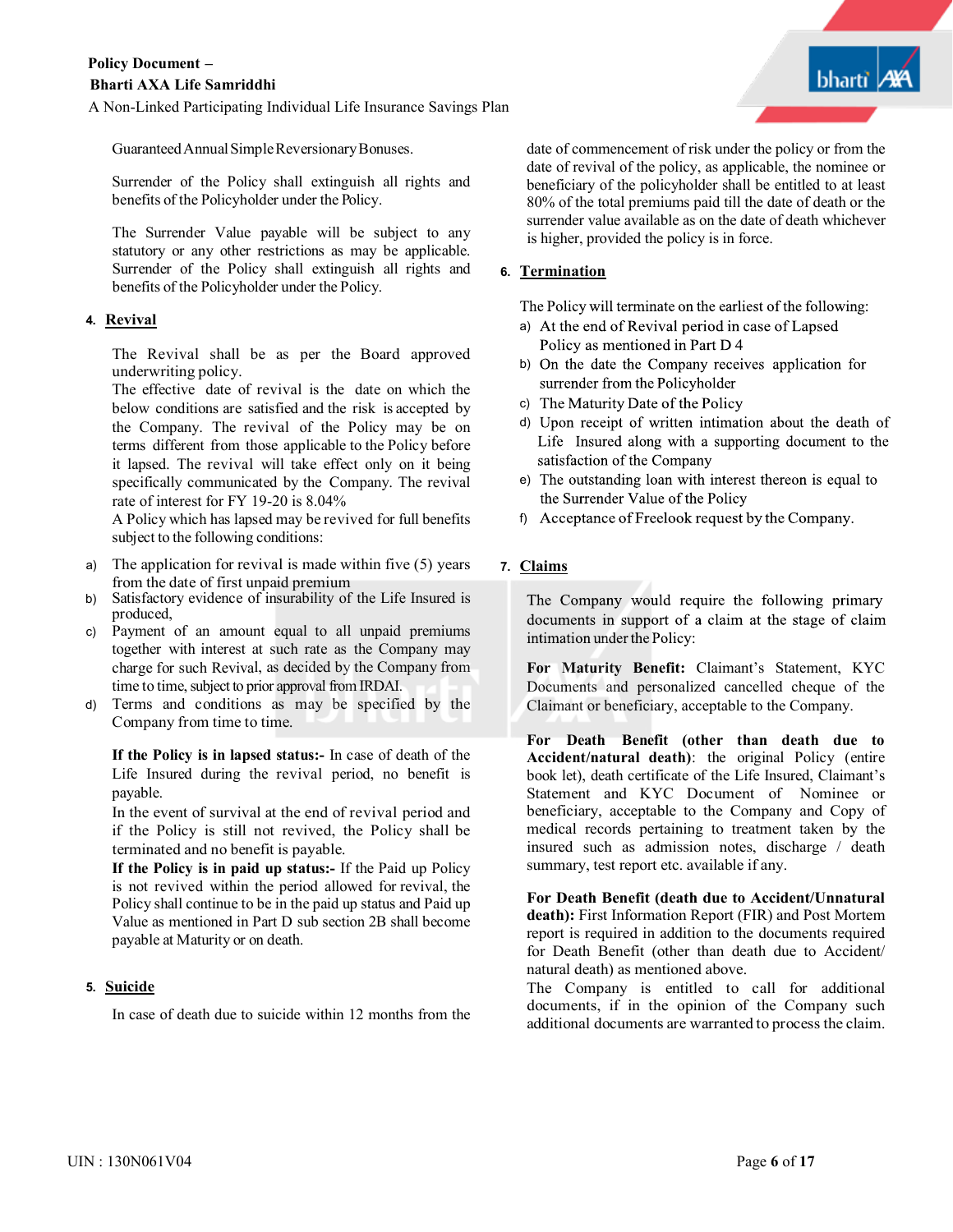## **8. Loan**

Loans may be granted by the Company to the Policyholder provided all Premiums due till date of loan application stand paid and policy has acquired Surrender Value. The loan which may be granted shall always be within the applicable Surrender Value of the Policy and shall be subject to the terms and conditions as applicable from time to time:

The minimum amount of loan for a Policy is Rs.15, 000.

The maximum amount of loan will not exceed 70% of the acquired Surrender Value.

The Policyholder shall assign the Policy absolutely to and be held by the Company as security forrepayment of the loan and interest/allied charges thereon;

The loan shall carry interest at the rate specified by the Company at the time of advancing the loan.

The interest rate in a policy loan is not fixed and could be reviewed by the Company on 1st of July every year. This interest rate shall not exceed the sum of (5% and the Base lending rate of State Bank of India at the time of declaration.) The rate of interest on policy loan as on  $1<sup>st</sup>$  July 2018 is 10.40% pa.

In case the policy is in paid up status, then the outstanding loan amount together with the interest shall not be equal to or exceed the Surrender Value of the Policy at any point of time. In case the outstanding loan amount with interest is greater than or equal to the surrender value, the policy shall stand terminated and all future benefits will cease to exist.

Other terms and conditions as prescribed by the Insurer from time to time.

#### **9. Policy alterations / Modifications**

Only a duly authorized officer of the Company has the power to effect changes on the Policy/Plan at the request of the Policyholder, subject to the rules of the Company and within the regulatory parameters.

#### **10. Advance Premium**

(i) Collection of advance premium shall be allowed within the same financial year for the premium due in that financial year. However, where the premium due in one financial year is being collected in advance in earlier financial year, the same may be collected for a maximum period of three months in advance of the due date of the premium.

(ii) The premium so collected in advance shall only be adjusted on the due date of the premium.



## **PART F**

## **1. Misstatement of Age and Gender**

If the correct Age of the Life Insured is different from that mentioned in the proposal form, the Company will assess the eligibility of the Life Insured for the Policy in accordance with the correct Age of the Life Insured.

If on the basis of correct Age, the Life Insured is not eligible for the Policy, the Policy shall be cancelled immediately by refunding the premium received by the Company under the Policy as per the provisions of Section 45 of Insurance Act as amended from time to time.

If the Life Insured is eligible for the Policy as per his / her correct Age, then the Company will calculate the

applicable charges basis the correct Age of Life Insured and will accordingly adjust the Fund Value / Coverage Sum Assured

## **2. Assignment and Nomination**

The Policyholder has a right to assign the Policy to another person in accordance with Law and in that event the Policyholder will be referred to as "the Assignor" and the person to whom the Policy is assigned "the Assignee". Any request for assignment shall be done in accordance with section 38 of the Insurance Act 1938.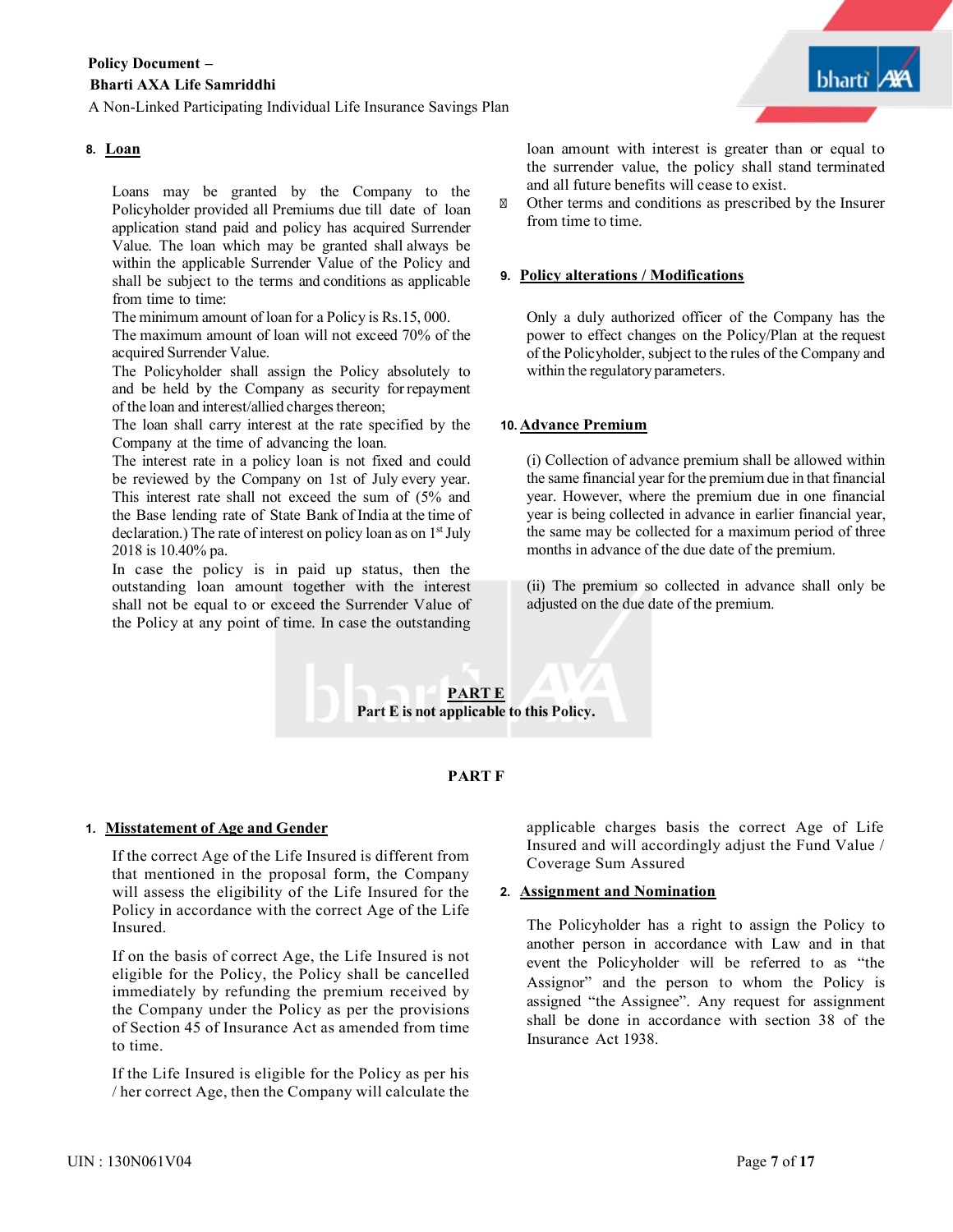A Non-Linked Participating Individual Life Insurance Savings Plan

Nominee is the person nominated under the Policy to receive the benefits under the Policy in the event of death of the Life Insured. Nomination or any change in nomination shall be done in accordance with section 39 of the Insurance Act 1938. Any notice of assignment or change in nomination must be notified in writing to the Company and shall take effect only after it is registered and taken on record by the Company. The request for assignment shall be accompanied with the original Policy. The Company will not express any opinion on the validity or legality of the Assignment. Assignment can be done only for the entire Policy.

## **3. Vesting of Ownership**

In case the Life Insured is a minor, the ownership of Policy will automatically vest on the Life Insured on attainment of majority. In case of death of the Policyholder while the Life Insured is a minor, surrender and any other such options available under the policy cannot be exercised during the period of minority of the Life Insured.

## **4. Incorrect information and Non Disclosure**

The Policyholder and the Life Insured under the Policy have an obligation to disclose every fact material for assessment of the risk in connection with issuing the Policy. However, if any of the information provided is incomplete or incorrect, the Company reserves the right to vary the benefits, at the time of payment of such benefit or during the term of the Policy. Further, if there has/had been non disclosure of a material fact, the Company may treat your Policy as void from inception. In case fraud or misrepresentation, the Policy shall be cancelled immediately by paying the surrender value, subject to the fraud or misrepresentation being established by the Company in accordance with Section 45 of the Insurance Act, 1938.

## **5. Taxation**

The tax benefits, if any, on the Policy may be available as per the prevailing provisions of the tax laws in India. If required by the relevant legislations prevailing from time to time, the Company will withhold taxes from the benefits payable under the Policy. The Company reserves the right to recover statutory levies including applicable tax by way of adjustment of the premiums paid by the Policyholder.

## **6. Notices**

Any notice to be given to the Policyholder under the

Policy will be issued by post or electronic mail ortelephone facsimile transmission to the latest address/es/fax number/email of the Policyholder available in the records of the Company.

bharti

Any change in the address of the Policyholder should be informed to the Company so as to ensure timely communication of notices and to the correct address. Kindly refer to Part G section 1 of the Bond for intimating about the change in existing details.

## **7. Currency and Place of Payment**

All payments to or by the Company will be in Indian rupees and shall be in accordance with the prevailing Exchange Control regulations and other relevant laws in force in India.

## **8. Mode of communication**

The Company and the Policyholder may exchange communications pertaining to the Policy either through normal correspondence or through electronic mail and the Company shall be within its right to seek clarifications / to carry out the mandates of the Policyholder on merits in accordance with such communications. While accepting requests / mandate from the Policyholder through electronic mail, the Company will comply with the provisions of Information Technology Act 2000 and/ or such other applicable laws in force from time to time, with prior approval from authority.

## **9. Governing Law s & Jurisdiction**

The terms and conditions of the Policy document shall be governed by and shall be subject to the laws of India. The parties shall submit themselves to the jurisdiction of the competent court/s of law in India in respect of all matters and disputes which may arise out of in connection with the policy document and / or relating to thePolicy.

## **10.Term used and its meaning**

Any term not otherwise defined in this Policy document shall have the meaning ascribed to it under Policy as defined here in Part B (j). If a particular term is not defined or otherwise articulated either in the Policy document or under the Policy, endeavor shall be to impart the natural meaning to the said term in the context in which it is used.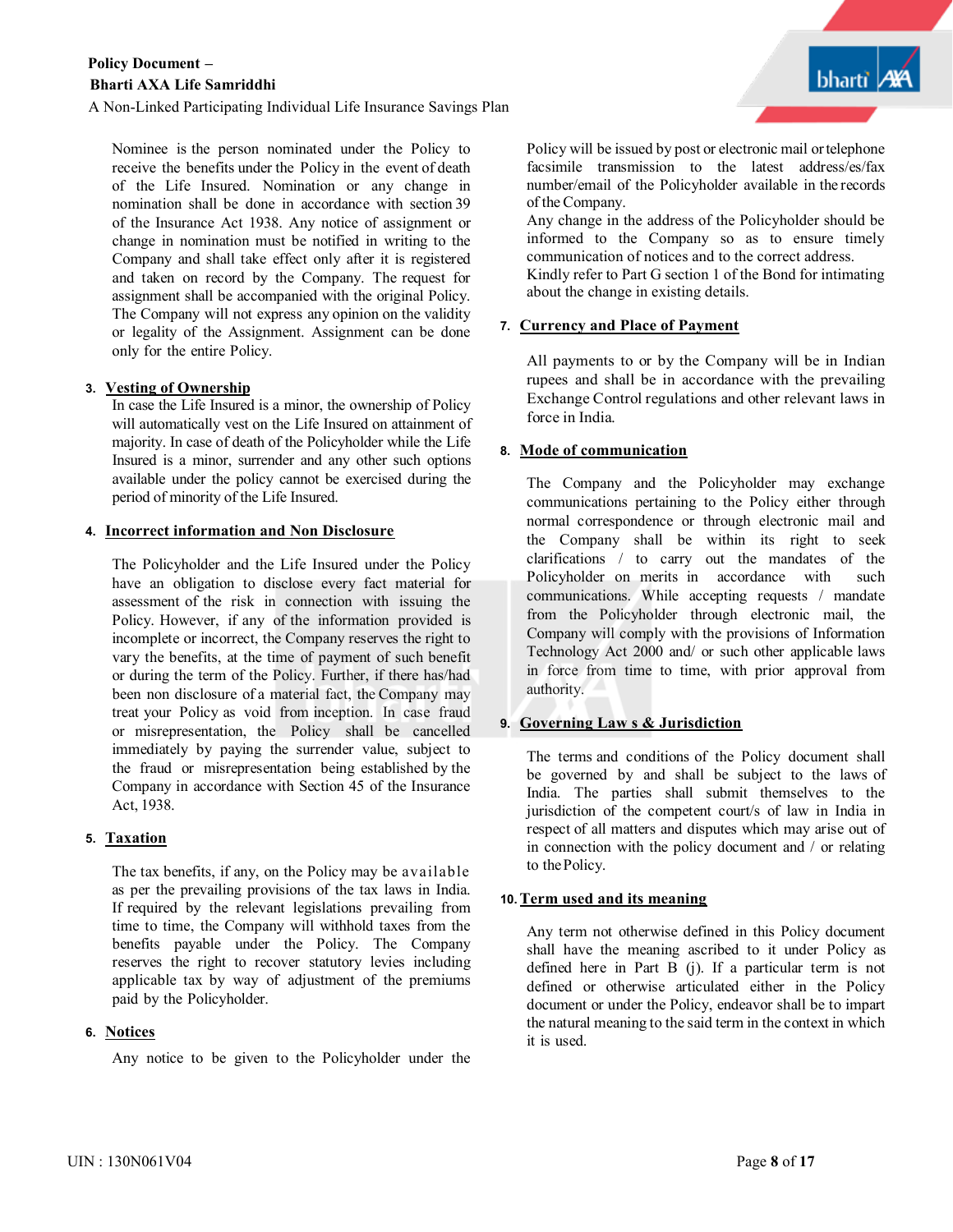## **PART G**

## **1. CustomerService**

You can seek clarification or assistance on the Policy from the following:

- The Agent from whom the Policy was bought
- The Customer Service Representative of The Company at toll free no. 1800 102 4444
- SMS "SERVICE" to 56677
- WhatsApp us at : 02248815768
- Email:service@bhartiaxa.com Mail to: Customer Service Bharti AXA Life Insurance Company Ltd. Spectrum Towers, 3rd Floor, Malad Link Road, Malad (West), Mumbai – 400064 CIN No.: U66010MH2005PLC157108

## **2. Grievance Redressal Procedure**

#### **Step 1: Inform us about your grievance**

In case you have any grievance, you may approach our Grievance Redressal Cell at any of the below- mentioned helplines:

- Lodge your complaint online at www.bhartiaxa.com
- Call us at our toll free no. 1800 102 4444
- Emailus at complaints.unit@bhartiaxa.com
- Write to us at: Grievance Redressal Cell<br>Bharti AXA Life Insurance Company Ltd. Spectrum Towers, 3rd Floor,<br>Malad Link Road, Malad (West), Mumbai – 400064 CIN No.: U66010MH2005PLC157108
- Visit our nearest branch and meet our Grievance Officer who will assist you to redress your grievance/ lodge your complaint.

## **Step 2: Tell us if you are not satisfied**

In case you are not satisfied with the decision of the above office you may contact our Grievance Officer within 8 weeks of receipt of the resolution communication at any of the below-mentioned helplines:

- Write to our Grievance Officer at: Bharti AXA Life Insurance Company Ltd. Spectrum Towers, 3rd Floor, Malad Link Road, Malad (West), Mumbai – 400064 CIN No.: U66010MH2005PLC157108
- Email us at head.customerservice@bhartiaxa.com

You are requested to inform us about your concern (if any) within 8 weeks of receipt of resolution as stated above, failing which it will be construed that the

complaint is satisfactorily resolved.

If you are not satisfied with the response or do not receive a response from us within 14 days, you may approach the Grievance Cell of the Insurance Regulatory and Development Authority (IRDA of India) of India on the following contact details:

IRDA of India Grievance Call Centre (IGCC) TOLL FREE NO:155255 or 18004254732 Email ID: complaints@irda.gov.in

You can also register your complaint online at http://www.igms.irda.gov.in/

Address for communication for complaints by paper: Consumer Affairs Department

Insurance Regulatory and Development Authority of India

Survey no.115/1, Financial District, Nanakramguda, Gachibowli, Hyderabad – 500032

#### **Step 3: If you are not satisfied with the resolution provided by the company**

In case you are not satisfied with the decision/ resolution of the Company, you may approach the Insurance Ombudsman. The complete list of Insurance Ombusdsman is appended below in Appendix I or please visit the website mentioned below for latest list of Insurance Ombudman: • www.bhartiaxa.com

• www.irdaindia.org/ombudsmenlist

For informative purpose and for your ready reference, the relevant clauses of the Insurance Act,1938 are reproduced below:

#### **Section 41 of the Insurance Act, 1938, as amended from time to time:**

(1) "No person shall allow or offer to allow, either directly or indirectly, as an inducement to any person to take out or renew or continue an insurance in respect of any kind of risk relating to lives or property in India, any rebate of the whole or part of the commission payable or any rebate of the premium shown on the Policy, nor shall any person taking out or renewing or continuing a Policy accept any rebate, except such rebate as may be allowed in accordance with the published prospectus or tables of the insurer: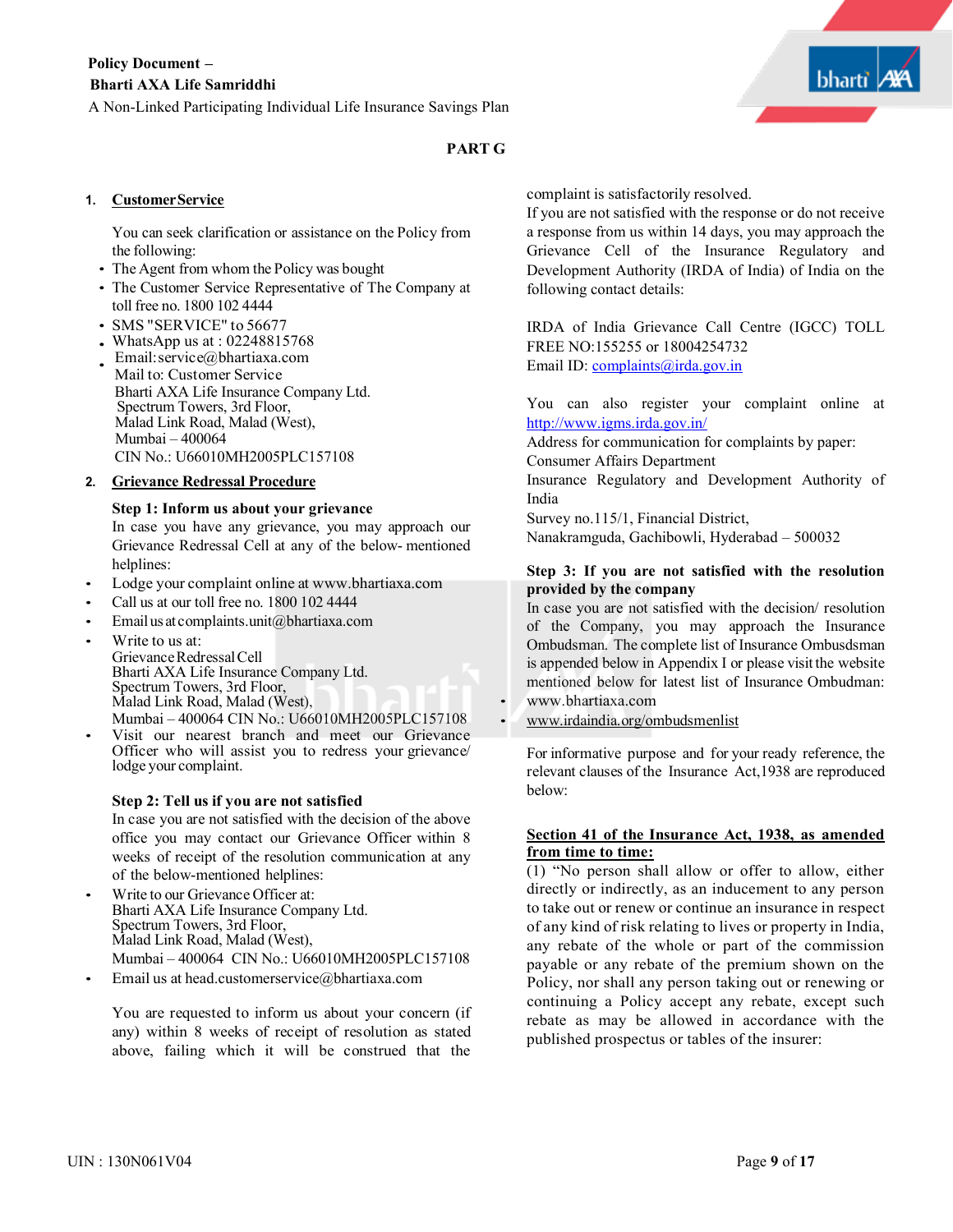

(2) Any person making default in complying with the provisions of this section shall be liable for a penalty which may extend to ten lakh rupees."

## **Section 45 of Insurance Act, 1938, as amended from time to time:**

Fraud, Misrepresentation and forfeiture would be dealt with in accordance with provisions of Sec 45 of the Insurance Act 1938 as amended from time to time. *[A Leaflet containing the simplified version of the provisions of Section 45 is enclosed in appendix – III for reference]*

#### **Section 13 of the Insurance Ombudsman Rules, 2017: Duties and Powers of Insurance Ombudsman**

- 1) The Ombudsman shall receive and consider complaints or disputes relating to—
- a) Delay in settlement of claims, beyond the time specified in the regulations, framed under the Insurance Regulatory and Development Authority of India Act, 1999;
- b) Any partial or total repudiation of claims by the Company;
- c) Disputes over premium paid or payable in terms of insurance policy;
- d) Misrepresentation of policy terms and conditions at any time in the policy document or policy contract;
- e) Legal construction of insurance policies in so far as the dispute relates to claim;
- f) Policy servicing related grievances against insurers and their agents and intermediaries;
- g) issuance of life insurance policy, general insurance policy including health insurance policy which is not in conformity with the proposal form submitted by the proposer;
- h) Non-issuance of insurance policy after receipt of premium in life insurance; and
- i) any other matter resulting from the violation of provisions of the Insurance Act, 1938, as amended from time to time, or the regulations, circulars, guidelines or instructions issued by the IRDAI from time to time or the terms and conditions of the policy contract, in so far as they relate to issues mentioned at clauses (a) to (f).
- 2) The Ombudsman shall act as counselor and mediator relating to matters specified in sub-rule (1) provided there is written consent of the parties to the dispute.
- 3) The Ombudsman shall be precluded from handling any matter if he is an interested party or having conflict of interest.
- The Central Government or as the case may be, the IRDAI may, at any time refer any complaint or dispute relating to

insurance matters specified in sub-rule (1), to the Insurance Ombudsman and such complaint or dispute shall be entertained by the Insurance Ombudsman and be dealt with as if it is a complaint made under Clause provided herein below.

## **Section 14 of the Insurance Ombudsman Rules, 2017: Manner in which complaint to be made**

- 1) Any person who has a grievance against the Company, may himself or through his legal heirs, nominee or assignee, make a complaint in writing to the Insurance Ombudsman within whose territorial jurisdiction the branch or office of the Company complained against or the residential address or place of residence of the complainant is located.
- 2) The complaint shall be in writing, duly signed by the complainant or through his legal heirs, nominee or assignee and shall state clearly the name and address of the complainant, the name of the branch or office of the Company against whom the complaint is made, the facts giving rise to the complaint, supported by documents, the nature and extent of the loss caused to the complainant and the relief sought from the Insurance Ombudsman.
- 3) No complaint to the Insurance Ombudsman shall lie unless—
- a. the complainant makes a written representation to the Company named in the complaint and
	- i. either the Company had rejected the complaint; or
	- ii. the complainant had not received any reply within a period of one month after the Company received his representation; or

iii. the complainant is not satisfied with the reply given to him by the Company;

b. The complaint is made within one year—

i. after the order of the Company rejecting the representation is received; or

ii. after receipt of decision of the Company which is not to the satisfaction of the complainant;

iii. after expiry of a period of one month from the date of sending the written representation to the Company if the Company fails to furnish reply to the complainant.

4) The Ombudsman shall be empowered to condone the delay in such cases as he may consider necessary, after calling for objections of the Company against the proposed condonation and after recording reasons for condoning the delay and in case the delay is condoned, the date of condonation of delay shall be deemed to be the date of filing of the complaint, for further proceedings under these rules.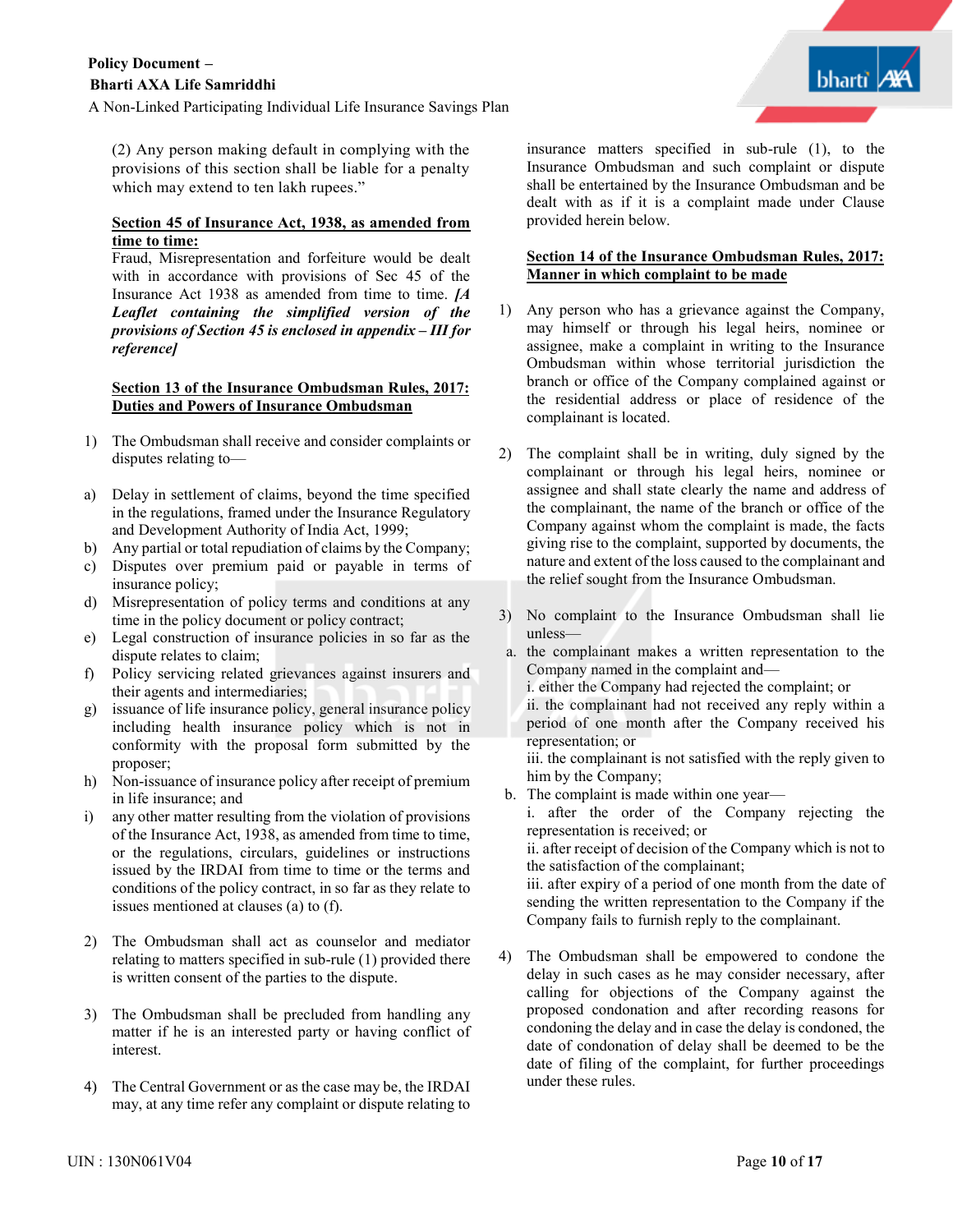

5) No complaint before the Insurance Ombudsman shall be maintainable on the same subject matter on which proceedings are pending before or disposed of by any court or consumer forum or arbitrator.

## **List of Ombudsman (For the updated list You may refer to IRDA of India website)**

## **Address & Contact Details of Ombudsmen Centres**

**Office of The Governing Body of Insurance Council (Monitoring Body for Offices of Insurance Ombudsman) 3rd Floor, Jeevan Seva Annexe, Santacruz(West), Mumbai – 400054. Tel no: 26106671/6889. Email id: inscoun@gbic.co.in website: www.gbic.co.in**

**============================================================================== If you have a grievance, approach the grievance cell of Insurance Company first. If complaint is not resolved/ not satisfied/not responded for 30 days then You can approach The Office of the Insurance Ombudsman (Bimalokpal)**

**Please visit our website for details to lodge complaint with Ombudsman.**

| <b>Office of the Ombudsman</b>                                                                                                                                                                                             | <b>Contact Details</b>                                                                          | <b>Areas of Jurisdiction</b>                       |
|----------------------------------------------------------------------------------------------------------------------------------------------------------------------------------------------------------------------------|-------------------------------------------------------------------------------------------------|----------------------------------------------------|
| <b>AHMEDABAD</b><br><b>Office of the Insurance</b><br>Ombudsman,<br>Jeevan Prakash Building, 6th<br>floor,<br>Tilak Marg, Relief Road,<br>Ahmedabad - 380 001                                                              | Tel.:- 079 - 25501201/02/05/06 Fax: 079 -<br>27546142<br>Email: bimalokpal.ahmedabad@ecoi.co.in | Gujarat,<br>Dadra & Nagar Haveli,<br>Daman and Diu |
| <b>BENGALURU</b><br><b>Office of the Insurance</b><br>Ombudsman,<br><b>Jeevan Soudha Building, PID</b><br>No. 57-27-N-19<br>Ground Floor, 19/19, 24th Main<br>Road,<br>JP Nagar, Ist Phase,<br><b>BENGALURU - 560 078.</b> | Tel.: 080 - 26652048 / 26652049<br>Email: bimalokpal.bengaluru@ecoi.co.in                       | Karnataka                                          |
| <b>BHOPAL</b><br><b>Office of the Insurance</b><br>Ombudsman,<br><b>Janak Vihar Complex, 2nd</b><br>Floor,<br>6, Malviya Nagar, Opp. Airtel<br>Office,<br>Near New Market,<br><b>BHOPAL-462003.</b>                        | Tel.: 0755 - 2769201 / 2769202<br>Fax: 0755 - 2769203<br>Email: bimalokpal.bhopal@ecoi.co.in    | <b>Madhya Pradesh</b><br>Chattisgarh               |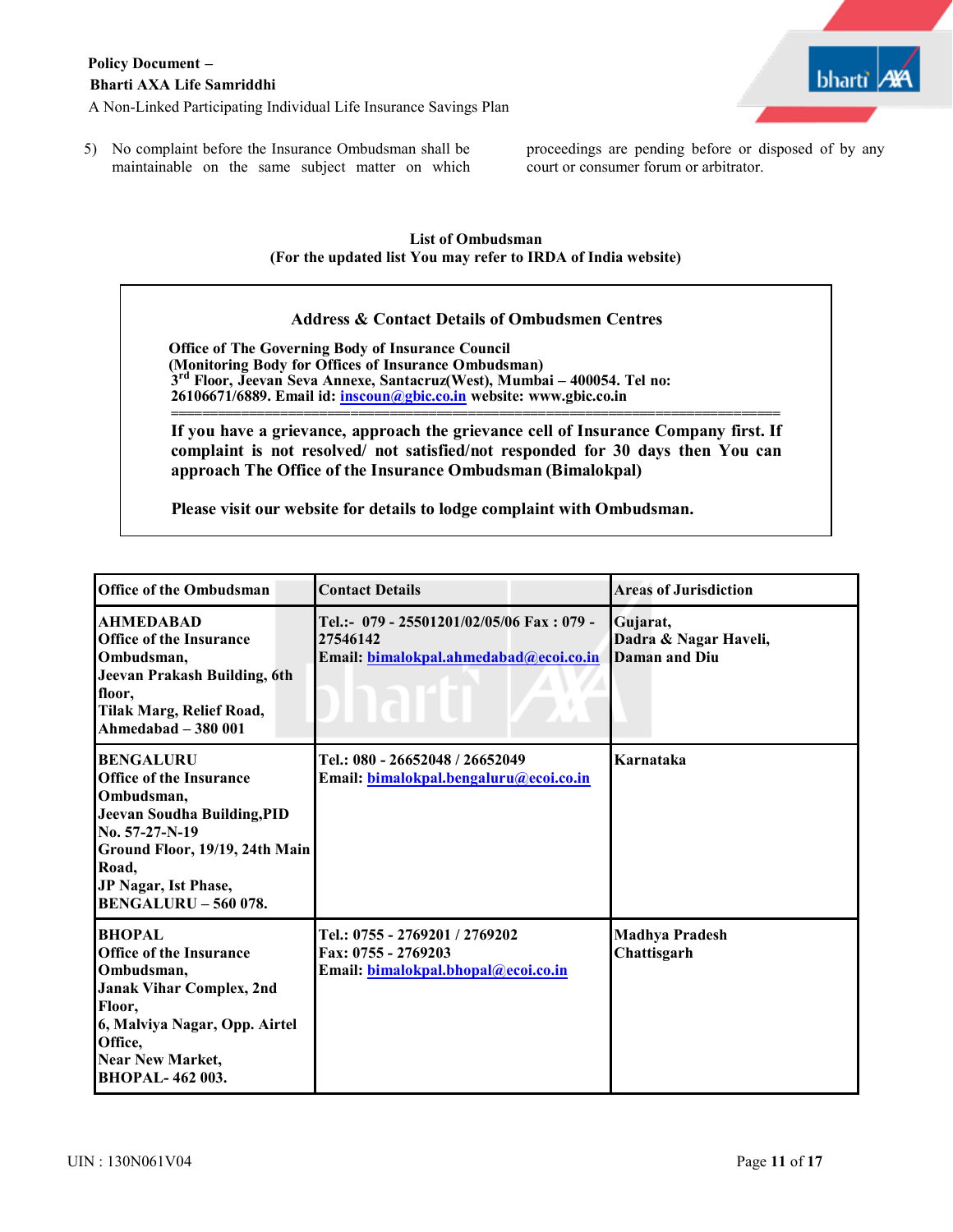A Non-Linked Participating Individual Life Insurance Savings Plan



| <b>BHUBANESHWAR</b><br>Office of the Insurance<br>Ombudsman,<br>62, Forest Park,<br><b>BHUBANESHWAR-751 009.</b>                                                                                           | Tel.: 0674 - 2596461 /2596455<br>Fax: 0674 - 2596429<br>Email:bimalokpal.bhubaneswar@ecoi.co.in  | Orissa                                                                                                    |
|------------------------------------------------------------------------------------------------------------------------------------------------------------------------------------------------------------|--------------------------------------------------------------------------------------------------|-----------------------------------------------------------------------------------------------------------|
| <b>CHANDIGARH</b><br><b>Office of the Insurance</b><br>Ombudsman,<br>S.C.O. No. 101, 102 & 103, 2nd<br>Floor,<br>Batra Building, Sector 17 - D,<br>CHANDIGARH-160 017.                                     | Tel.: 0172 - 2706196 / 2706468<br>Fax: 0172 - 2708274<br>Email: bimalokpal.chandigarh@ecoi.co.in | Punjab,<br>Haryana,<br>Himachal Pradesh,<br>Jammu & Kashmir,<br>Chandigarh.                               |
| <b>CHENNAI</b><br><b>Office of the Insurance</b><br>Ombudsman,<br><b>Fatima Akhtar Court, 4th</b><br>Floor, 453,<br>Anna Salai, Teynampet,<br><b>CHENNAI-600 018.</b>                                      | Tel.: 044 - 24333668 / 24335284<br>Fax: 044 - 24333664<br>Email: bimalokpal.chennai@ecoi.co.in   | Tamil Nadu,<br><b>Pondicherry Town and</b><br>Karaikal (which are part of<br>Pondicherry).                |
| <b>DELHI-</b><br>Office of the Insurance<br>Ombudsman,<br>2/2 A, Universal Insurance<br>Bldg., Asaf Ali Road,<br><b>NEW DELHI-110 002.</b>                                                                 | Tel.: 011 - 23239633 / 23237532<br>Fax: 011 - 23230858<br>Email: bimalokpal.delhi@ecoi.co.in     | <b>Delhi</b>                                                                                              |
| <b>GUWAHATI</b><br><b>Office of the Insurance</b><br>Ombudsman,<br>Jeevan Nivesh, 5th Floor,<br>Nr. Panbazar over bridge, S.S.<br>Road, GUWAHATI-781<br>001(ASSAM)                                         | Tel.: 0361 - 2132204 / 2132205<br>Fax: 0361 - 2732937<br>Email: bimalokpal.guwahati@ecoi.co.in   | Assam.<br>Meghalaya,<br>Manipur,<br>Mizoram,<br><b>Arunachal Pradesh,</b><br><b>Nagaland and Tripura.</b> |
| <b>HYDERABAD.</b><br><b>Office of the Insurance</b><br>Ombudsman,<br>6-2-46, 1st floor, "Moin Court",<br><b>Lane Opp. Saleem Function</b><br>Palace,<br>A. C. Guards, Lakdi-Ka-Pool,<br>HYDERABAD-500 004. | Tel.: 040 - 65504123 / 23312122<br>Fax: 040 - 23376599<br>Email: bimalokpal.hyderabad@ecoi.co.in | Andhra Pradesh,<br>Telangana,<br><b>Yanam</b> and<br>part of Territory of Pondicherry.                    |
| <b>JAIPUR</b><br><b>Office of the Insurance</b><br>Ombudsman,<br>Jeevan Nidhi II, Ground Floor,<br><b>Bhawani Singh Marg,</b><br>JAIPUR - 302005.                                                          | Tel.: 0141 - 2740363<br>Email: bimalokpal.jaipur@ecoi.co.in                                      | Rajasthan                                                                                                 |
| <b>ERNAKULAM</b><br><b>Office of the Insurance</b>                                                                                                                                                         | Tel.: 0484 - 2358759 / 2359338<br>Fax: 0484 - 2359336                                            | Kerala,<br>Lakshadweep,                                                                                   |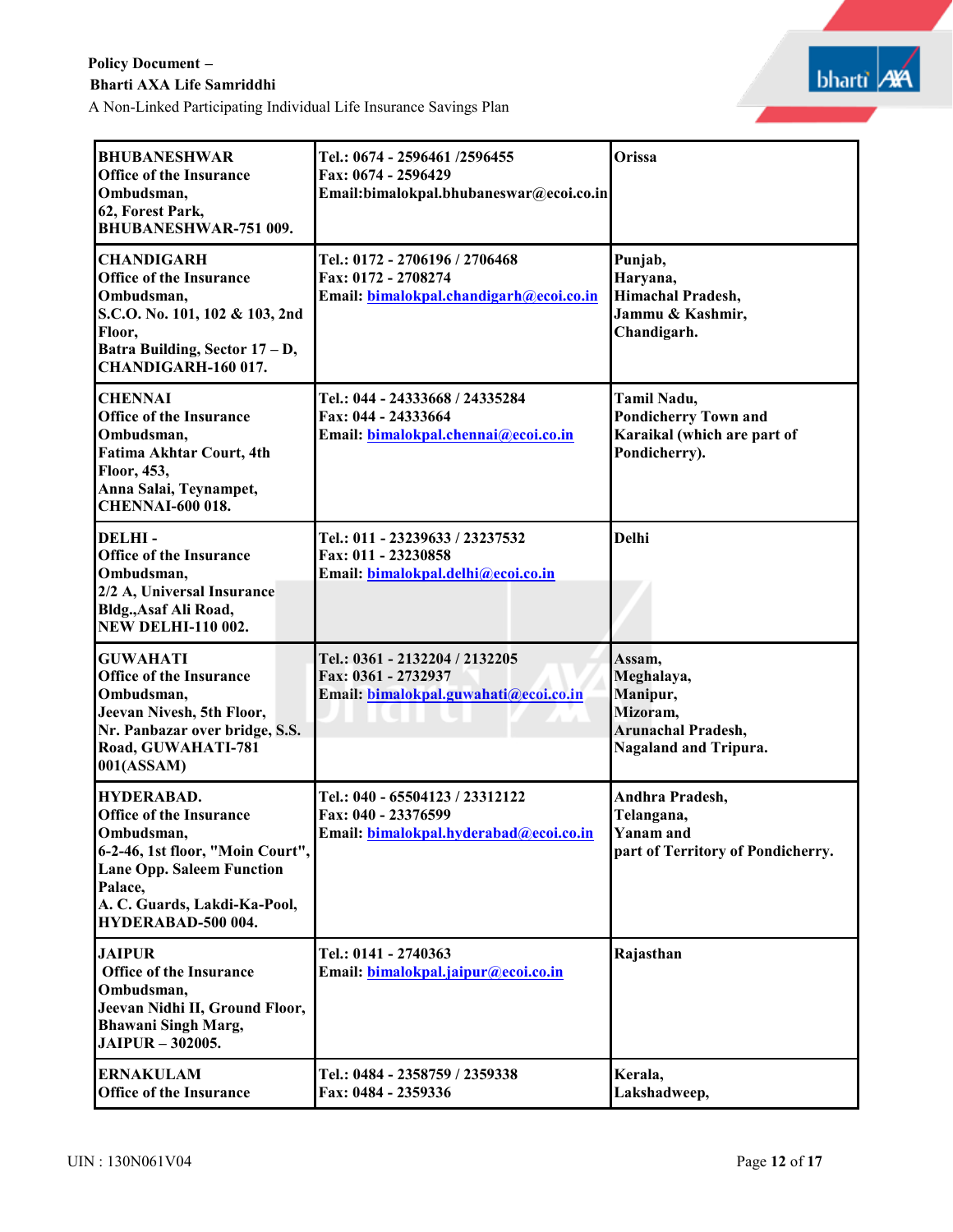A Non-Linked Participating Individual Life Insurance Savings Plan



| Ombudsman,<br>2nd Floor, Pulinat Bldg.,<br>Opp. Cochin Shipyard, M. G.<br>Road, ERNAKULAM-682 015.                                                                                       | Email: bimalokpal.ernakulam@ecoi.co.in                                                         | <b>Mahe-a part of Pondicherry</b>                                                                                                                                                                                                                                                                                                                                                                                                                                                                                             |
|------------------------------------------------------------------------------------------------------------------------------------------------------------------------------------------|------------------------------------------------------------------------------------------------|-------------------------------------------------------------------------------------------------------------------------------------------------------------------------------------------------------------------------------------------------------------------------------------------------------------------------------------------------------------------------------------------------------------------------------------------------------------------------------------------------------------------------------|
| <b>KOLKATA</b><br><b>Office of the Insurance</b><br>Ombudsman,<br>Hindustan Building. Annexe,<br>4th Floor,<br>4, C.R.Avenue,<br><b>KOLKATA - 700072</b>                                 | Tel.: 033 - 22124339 / 22124340<br>Fax: 033 - 22124341<br>Email: bimalokpal.kolkata@ecoi.co.in | West Bengal,<br>Sikkim,<br>Andaman & Nicobar Islands.                                                                                                                                                                                                                                                                                                                                                                                                                                                                         |
| <b>LUCKNOW</b><br><b>Office of the Insurance</b><br>Ombudsman,<br>6th Floor, Jeevan Bhawan,<br>Phase-II,<br><b>Nawal Kishore Road,</b><br>Hazratganj,<br>LUCKNOW-226 001.                | Tel.: 0522 - 2231330 / 2231331<br>Fax: 0522 - 2231310<br>Email: bimalokpal.lucknow@ecoi.co.in  | <b>Districts of Uttar Pradesh:</b><br>Laitpur, Jhansi, Mahoba,<br>Hamirpur, Banda, Chitrakoot,<br>Allahabad, Mirzapur, Sonbhabdra,<br>Fatehpur, Pratapgarh,<br>Jaunpur, Varanasi, Gazipur, Jalaun,<br>Kanpur, Lucknow, Unnao, Sitapur,<br>Lakhimpur, Bahraich, Barabanki,<br>Raebareli, Sravasti, Gonda,<br>Faizabad, Amethi, Kaushambi,<br>Balrampur, Basti, Ambedkarnagar,<br>Sultanpur, Maharajgang,<br>Santkabirnagar, Azamgarh,<br>Kushinagar, Gorkhpur, Deoria,<br>Mau, Ghazipur, Chandauli, Ballia,<br>Sidharathnagar. |
| <b>MUMBAI</b><br><b>Office of the Insurance</b><br>Ombudsman,<br>3rd Floor, Jeevan Seva<br>Annexe, S.V. Road,<br>Santacruz(W),<br><b>MUMBAI-400 054.</b>                                 | Tel.: 022 - 26106552 / 26106960<br>Fax: 022 - 26106052<br>Email: bimalokpal.mumbai@ecoi.co.in  | Goa,<br>Mumbai Metropolitan Region<br>excluding Navi Mumbai & Thane.                                                                                                                                                                                                                                                                                                                                                                                                                                                          |
| <b>NOIDA</b><br><b>Office of the Insurance</b><br>Ombudsman,<br>Bhagwan Sahai Palace, 4th<br>Floor,<br>Main Road, Naya Bans, Sector-<br>15, Distt. Gautam Buddh Nagar<br>$U.P - 201301.$ | Tel.: 0120-2514250 / 2514252 / 2514253<br>Email: bimalokpal.noida@ecoi.co.in                   | <b>State of Uttaranchal and the</b><br>following Districts of Uttar<br>Pradesh:<br>Agra, Aligarh, Bagpat, Bareilly,<br>Bijnor, Budaun, Bulandshehar,<br>Etah, Kanooj, Mainpuri, Mathura,<br>Meerut, Moradabad,<br>Muzaffarnagar, Oraiyya, Pilibhit,<br>Etawah, Farrukhabad, Firozbad,<br>Gautambodhanagar, Ghaziabad,<br>Hardoi, Shahjahanpur, Hapur,<br>Shamli, Rampur, Kashganj,<br>Sambhal, Amroha, Hathras,<br>Kanshiramnagar, Saharanpur.                                                                                |
| <b>PUNE</b>                                                                                                                                                                              | Tel.: 020-41312555                                                                             | Maharashtra,                                                                                                                                                                                                                                                                                                                                                                                                                                                                                                                  |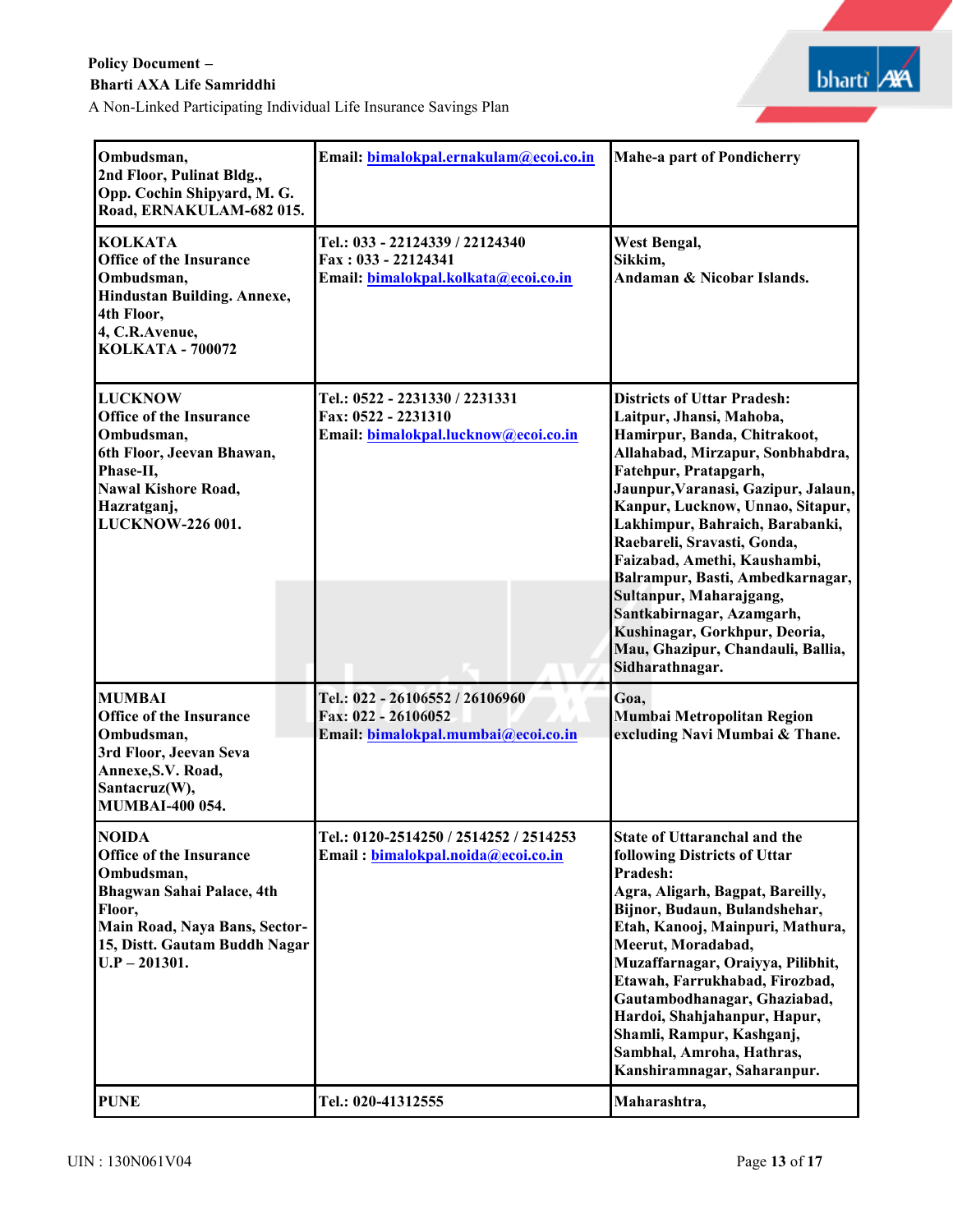| bhart |  |
|-------|--|
|       |  |

| <b>Office of the Insurance</b><br>Ombudsman,<br>Jeevan Darshan Bldg., 3rd<br>Floor, C. T.S No.s 195 to 198,<br>N.C. Kelkar Road, Narayan<br>Peth,<br><b>PUNE - 411030.</b>  | Email: bimalokpal.pune@ecoi.co.in                            | Area of Navi Mumbai and Thane<br>excluding Mumbai Metropolitan<br>Region. |
|-----------------------------------------------------------------------------------------------------------------------------------------------------------------------------|--------------------------------------------------------------|---------------------------------------------------------------------------|
| <b>PATNA</b><br><b>Office of the Insurance</b><br>Ombudsman,<br>1st Floor, Kalpana Arcade<br>Building,<br><b>Bazar Samiti Road,</b><br>Bahadurpur,<br><b>PATNA - 800006</b> | Tel.: 0612-2680952<br>Email id: bimalokpal.patna@ecoi.co.in. | Bihar, Jharkhand.                                                         |

## **BEWARE OF SPURIOUS/FRAUD PHONE CALLS!**

IRDAI is not involved in activities like selling insurance policies, announcing bonus or investment of premiums. Public receiving such phone calls are requested to lodge a police complaint.

#### **Appendix I: Section 38 - Assignment and Transfer of Insurance Policies**

Assignment or transfer of a Policy should be in accordance with Section 38 of the Insurance Act, 1938 as amended from time to time. The extant provisions in this regard are as follows:

- 01. This Policy may be transferred/assigned, wholly or in part, with or without consideration.
- 02. An Assignment may be effected in a Policy by an endorsement upon the Policy itself or by a separate instrument under notice to the Insurer.
- 03. The instrument of assignment should indicate the fact of transfer or assignment and the reasons for the assignment or transfer, antecedents of the assignee and terms on which assignment is made.
- 04. The assignment must be signed by the transferor or assignor or duly authorized agent and attested by at least one witness.
- 05. The transfer of assignment shall not be operative as against an insurer until a notice in writing of the transfer or assignment and either the said endorsement or instrument itself or copy there of certified to be correct by

both transferor and transferee or their duly authorized agents have been delivered to the insurer.

- 06. Fee to be paid for assignment or transfer can be specified by the Authority through Regulations.
- 07. On receipt of notice with fee, the insurer should Grant a written acknowledgement of receipt of notice. Such notice shall be conclusive evidence against the insurer of duly receiving the notice.
- 08. If the insurer maintains one or more places of business, such notices shall be delivered only at the place where the Policy is being serviced.
- 09. The insurer may accept or decline to act upon any transfer or assignment or endorsement, if it has sufficient reasons to believe that it is
	- a. not bonafide or
	- b. not in the interest of the Policyholder or
	- c. not in public interest or
	- d. is for the purpose of trading of the insurance Policy.
- 10. Before refusing to act upon endorsement, the Insurer should record the reasons in writing and communicate the same in writing to Policyholder within 30 days from the date of Policyholder giving a notice of transfer or assignment.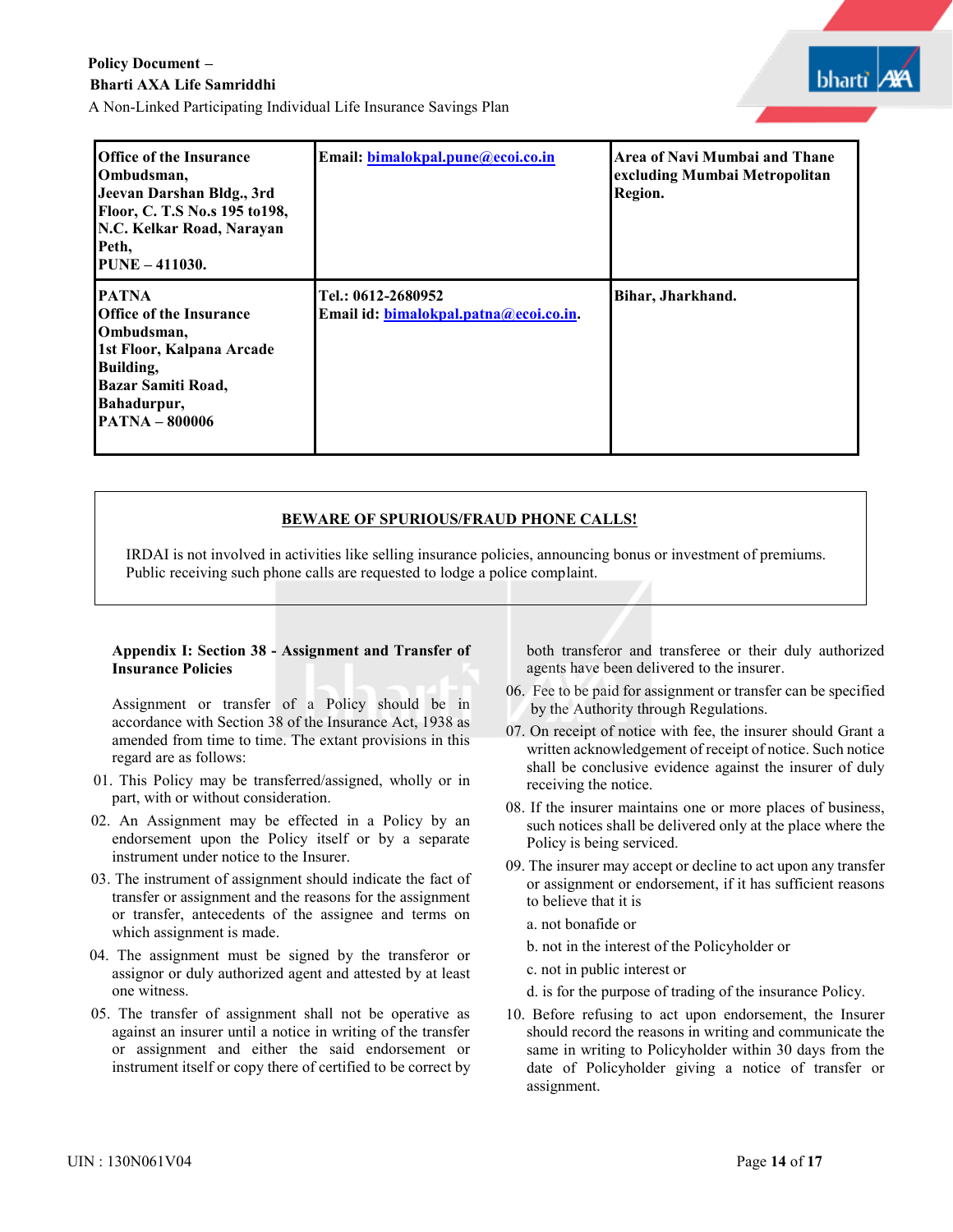- 11. In case of refusal to act upon the endorsement by the Insurer, any person aggrieved by the refusal may prefer a claim to IRDAI within 30 days of receipt of the refusal letter from the Insurer.
- 12. The priority of claims of persons interested in an insurance Policy would depend on the date on which the notices of assignment or transfer is delivered to the insurer; where there are more than one instruments of transfer or assignment, the priority will depend on dates of delivery of such notices. Any dispute in this regard as to priority should be referred to Authority.
- 13. Every assignment or transfer shall be deemed to be absolute assignment or transfer and the assignee or transferee shall be deemed to be absolute assignee or transferee, except
- a. where assignment or transfer is subject to terms and conditions of transfer or assignment OR
- b. where the transfer or assignment is made upon condition that

i. the proceeds under the Policy shall become payable to Policyholder or nominee(s) in the event of assignee or transferee dying before the insured OR

ii. the insured surviving the term of the Policy

Such conditional assignee will not be entitled to obtain a loan on Policy or surrender the Policy. This provision will prevail notwithstanding any law or custom having force of law which is contrary to the above position.

 14. In other cases, the insurer shall, subject to terms and conditions of assignment, recognize the transferee or assignee named in the notice as the absolute transferee or assignee and such person

 a. shall be subject to all liabilities and equities to which the transferor or assignor was subject to at the date of transfer or assignment and

b. may institute any proceedings in relation to the Policy

 c. obtain loan under the Policy or surrender the Policy without obtaining the consent of the transferor or assignor or making him a party to the proceedings

15. Any rights and remedies of an assignee or transferee of a life insurance Policy under an assignment or transfer effected before commencement of the Insurance Laws (Amendment), 2014 shall not be affected by this section.

*[Disclaimer: This is not a comprehensive list of amendments of Insurance Laws (Amendment), 2014 and only a simplified version prepared for general information. Policy Holders are advised to refer to Original Insurance Law (Amendment), 2014. ]*

#### **Appendix II: Section 39 - Nomination by Policyholder**

Nomination of a life insurance Policy is as below in accordance with Section 39 of the Insurance Act, 1938 as amended from time to time. The extant provisions in this regard are as follows:

- 01. The Policyholder of a life insurance on his own life may nominate a person or persons to whom money secured by the Policy shall be paid in the event of his death.
- 02. Where the nominee is a minor, the Policyholder may appoint any person to receive the money secured by the Policy in the event of Policyholder's death during the minority of the nominee. The manner of appointment to be laid down by the insurer.
- 03. Nomination can be made at any time before the maturity of the Policy.
- 04. Nomination may be incorporated in the text of the Policy itself or may be endorsed on the Policy communicated to the insurer and can be registered by the insurer in the records relating to the Policy.
- 05. Nomination can be cancelled or changed at any time before Policy matures, by an endorsement or a further endorsement or a will as the case may be.
- 06. A notice in writing of Change or Cancellation of nomination must be delivered to the insurer for the insurer to be liable to such nominee. Otherwise, insurer will not be liable if a bonafide payment is made to the person named in the text of the Policy or in the registered records of the insurer.
- 07. Fee to be paid to the insurer for registering change or cancellation of a nomination can be specified by the Authority through Regulations.
- 08. On receipt of notice with fee, the insurer should grant a written acknowledgement to the Policyholder of having registered a nomination or cancellation or change thereof.
- 09. A transfer or assignment made in accordance with Section 38 shall automatically cancel the nomination except in case of assignment to the insurer or other transferee or assignee for purpose of loan or against security or its reassignment after repayment. In such case, the nomination will not get cancelled to the extent of insurer's or transferee's or assignee's interest in the Policy. The nomination will get revived on repayment of the loan.
- 10. The right of any creditor to be paid out of the proceeds of any Policy of life insurance shall not be affected by the nomination.
- 11. In case of nomination by Policyholder whose life is insured, if the nominees die before the Policyholder, the proceeds are payable to Policyholder or his heirs or legal representatives or holder of succession certificate.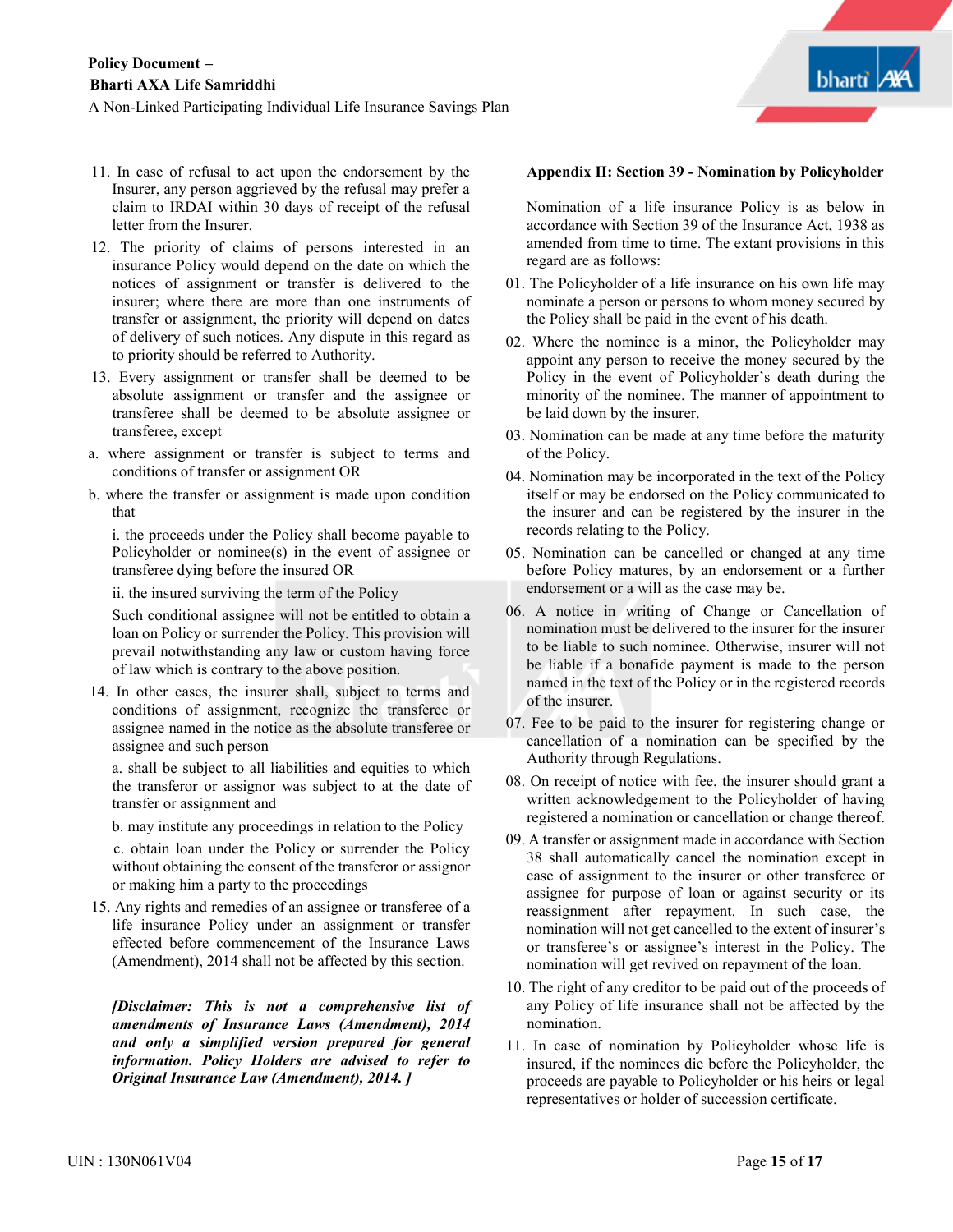A Non-Linked Participating Individual Life Insurance Savings Plan

- 12. In case nominee(s) survive the person whose life is insured, the amount secured by the Policy shall be paid to such survivor(s).
- 13. Where the Policyholder whose life is insured nominates his
	- a. parents or
	- b. spouse or
	- c. children or
	- d. spouse and children
	- e. or any of them

the nominees are beneficially entitled to the amount payable by the insurer to the Policyholder unless it is proved that Policyholder could not have conferred such beneficial title on the nominee having regard to the nature of his title.

- 14. If nominee(s) die after the Policyholder but before his share of the amount secured under the Policy is paid, the share of the expired nominee(s) shall be payable to the heirs or legal representative of the nominee or holder of succession certificate of such nominee(s).
- 15. The provisions of sub-section 7 and 8 (13 and 14 above) shall apply to all life insurance policies maturing for payment after the commencement of Insurance Laws (Amendment), 2014 (i.e 26.12.2014).
- 16. If Policyholder dies after maturity but the proceeds and benefit of the Policy has not been paid to him because of his death, his nominee(s) shall be entitled to the proceeds and benefit of the Policy.
- 17. The provisions of Section 39 are not applicable to any life insurance Policy to which Section 6 of Married Women's Property Act, 1874 applies or has at any time applied except where before or after Insurance Laws (Amendment) 2014, a nomination is made in favor of spouse or children or spouse and children whether or not on the face of the Policy it is mentioned that it is made under Section 39. Where nomination is intended to be made to spouse or children or spouse and children under Section  $\overline{6}$  of MWP Act, it should be specifically mentioned on the Policy. In such a case only, the provisions of Section 39 will not apply.

*[Disclaimer: This is not a comprehensive list of amendments of Insurance Laws (Amendment),2014 and only a simplified version prepared for general information. Policy Holders are advised to refer to Original Insurance Law (Amendment), 2014.]*

**Appendix III: Section 45 – Policy shall not be called in**

**question on the ground of mis-statement after three years** 

Provisions regarding Policy not being called into question in terms of Section 45 of the Insurance Act, 1938, as amended from time to time.

- 01. No Policy of Life Insurance shall be called in question **on any ground whatsoever** after expiry of 3 yrs from
	- a. the date of issuance of Policy or
	- b. the date of commencement of risk or
	- c. the date of revival of Policy or
	- d. the date of rider to the Policy
	- whichever is later.
- 02. On the ground of fraud, a Policy of Life Insurance may be called in question within 3 years from
	- a. the date of issuance of Policy or
	- b. the date of commencement of risk or
	- c. the date of revival of Policy or
	- d. the date of rider to the Policy

whichever is later.

For this, the insurer should communicate in writing to the insured or legal representative or nominee or assignees of insured, as applicable, mentioning the ground and materials on which such decision is based.

03. Fraud means any of the following acts committed by insured or by his agent, with the intent to deceive the insurer or to induce the insurer to issue a life insurance Policy:

a. The suggestion, as a fact of that which is not true and which the insured does not believe to be true;

b. The active concealment of a fact by the insured having knowledge or belief of the fact;

c. Any other act fitted to deceive; and

d. Any such act or omission as the law specifically declares to be fraudulent.

- 04. Mere silence is not fraud unless, depending on circumstances of the case, it is the duty of the insured or his agent keeping silence to speak or silence is in itself equivalent to speak.
- 05. No Insurer shall repudiate a life insurance Policy on the ground of Fraud, if the Insured / beneficiary can prove that the misstatement was true to the best of his knowledge and there was no deliberate intention to suppress the fact or that such mis-statement of or suppression of material fact are within the knowledge of the insurer. Onus of disproving is upon the Policyholder, if alive, or beneficiaries.